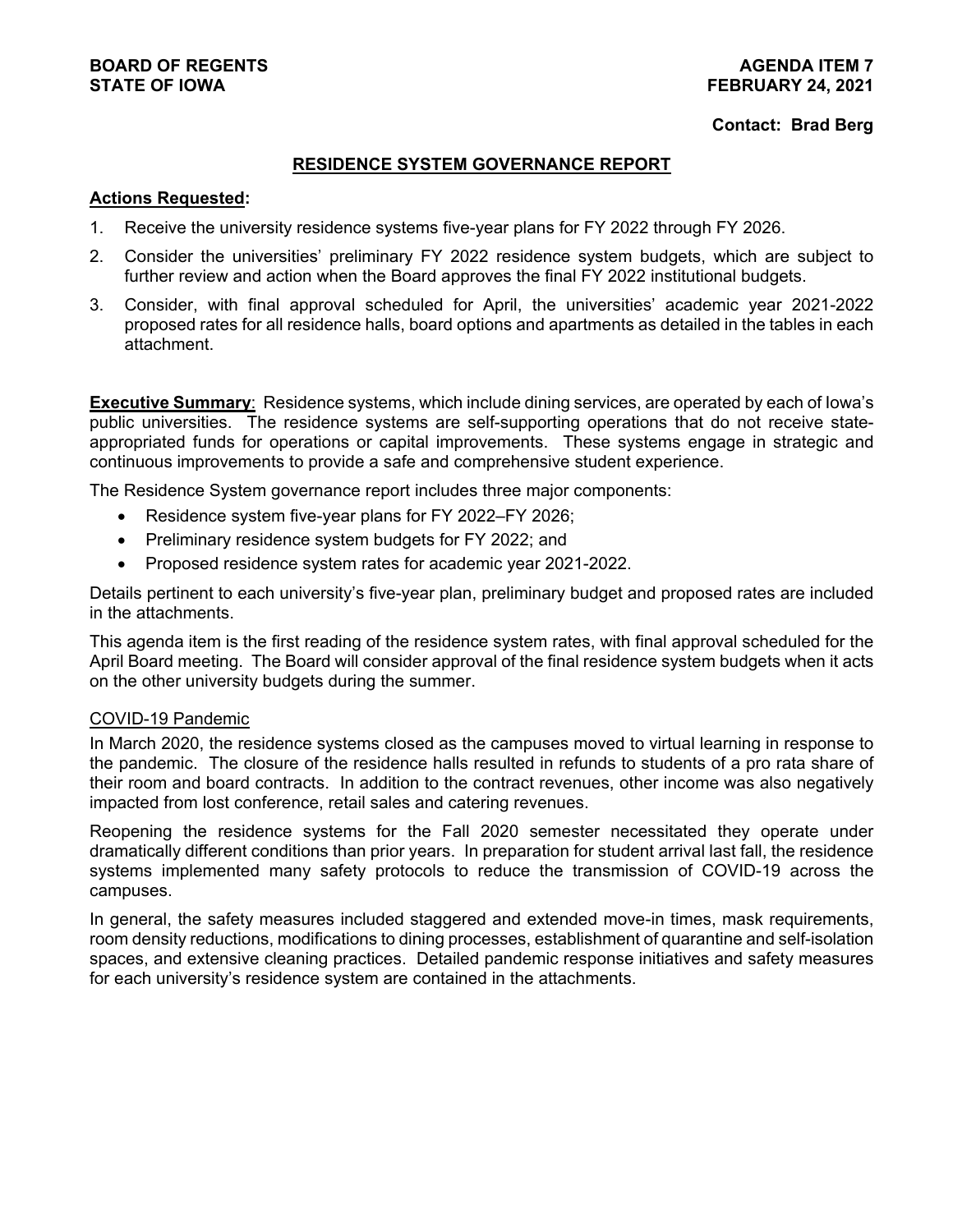#### Five-Year Plans FY 2022-FY 2026

Five-year enrollment and occupancy projections form the basis for residence system financial forecasts. The table below contains current and projected capacity and occupancy demand for residence halls and apartments. Each university's detailed five-year plan also contains capital improvement plans, financial projections and voluntary reserve forecasts.

As shown in the table below, occupancy in university housing declined significantly in FY 2021 when compared to the prior year at each of the universities. The pandemic's impact reduced occupancy to approximately 80% of capacity in each of the residence systems. The Residence Systems may adjust capacity as needed by reducing density in individual rooms and or temporarily taking certain residence halls or specific floors offline. Enrollment and occupancy projections will continue to be monitored for further capacity adjustments if necessary. The universities currently expect occupancy to rebound some beginning next fall.

#### **PROJECTED HOUSING CAPACITY AND OCCUPANCY**

|                              | Actual  |         |         | <b>Forecast</b> |         |         |         |  |  |  |
|------------------------------|---------|---------|---------|-----------------|---------|---------|---------|--|--|--|
|                              | FY 2020 | FY 2021 | FY 2022 | FY 2023         | FY 2024 | FY 2025 | FY 2026 |  |  |  |
| University of Iowa           |         |         |         |                 |         |         |         |  |  |  |
| <b>Operating Capacity</b>    | 6.742   | 6,660   | 6,660   | 6,660           | 6,660   | 6.660   | 6,660   |  |  |  |
| <b>Total Occupancy</b>       | 6.333   | 5.218   | 5.725   | 5.850           | 6.025   | 6.025   | 6,025   |  |  |  |
| Occupancy Ratio              | 93.9%   | 78.3%   | 86.0%   | 87.8%           | 90.5%   | 90.5%   | 90.5%   |  |  |  |
| <b>Iowa State University</b> |         |         |         |                 |         |         |         |  |  |  |
| <b>Operating Capacity</b>    | 11.136  | 10,576  | 9.767   | 9.779           | 9.779   | 9.779   | 9,779   |  |  |  |
| <b>Total Occupancy</b>       | 10,457  | 8,658   | 9,250   | 9.272           | 9.300   | 9.325   | 9,348   |  |  |  |
| Occupancy Ratio              | 93.9%   | 81.9%   | 94.7%   | 94.8%           | 95.1%   | 95.4%   | 95.6%   |  |  |  |
| University of Northern Iowa  |         |         |         |                 |         |         |         |  |  |  |
| <b>Operating Capacity</b>    | 3.770   | 3.700   | 3,412   | 3,414           | 3,635   | 3,637   | 3,638   |  |  |  |
| <b>Total Occupancy</b>       | 3.197   | 2.953   | 2,965   | 2.965           | 2,965   | 2.965   | 2.965   |  |  |  |
| Occupancy Ratio              | 84.8%   | 79.8%   | 86.9%   | 86.8%           | 81.6%   | 81.5%   | 81.5%   |  |  |  |

#### Proposed Rates for Academic Year 2021-2022

Each residence system operates in a unique competitive environment with individual capital and operational needs; these contribute to rate variations for each system. The proposed rates are calculated based on the estimated operating costs, needed infrastructure improvements, available capacity and the debt service requirements of the system. The bond covenants for each system restrict the use of funds for purposes solely within each respective residence system.

The universities provide many different room and board options to students with varying rates based upon the style of accommodation (standard room, suite, apartment, etc.) and amenities (air-conditioning, private bathrooms, kitchen, etc.). Detailed FY 2022 room and board rate proposals for each university are contained in the attachments. While each university offers less expensive room and board options, the proposed rate change from the current year for each university's most popular double residence hall room and meal plan are as follows:

- University of Iowa 2.69%
- Iowa State University 1.14%
- University of Northern Iowa 0.00%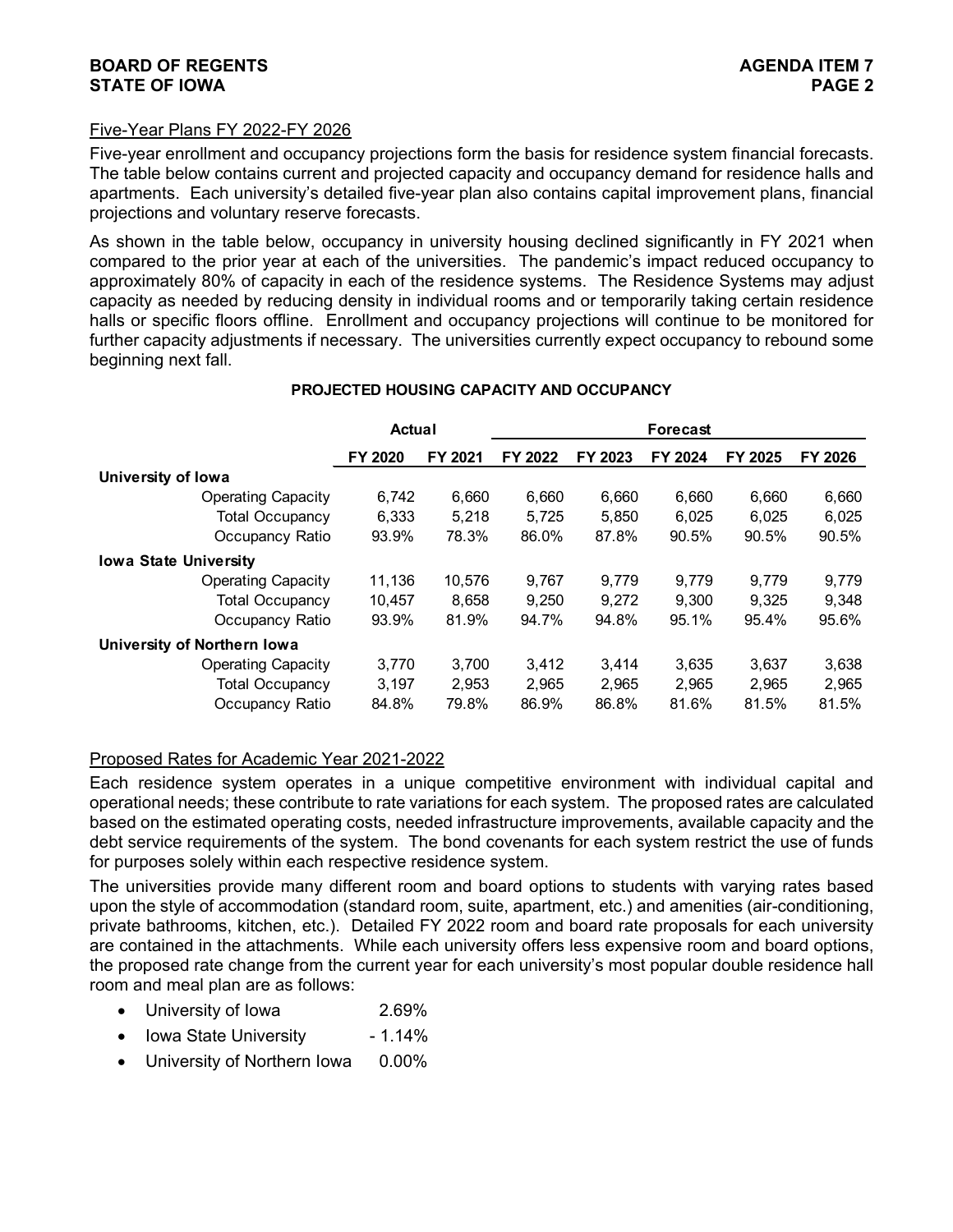#### Preliminary FY 2022 Residence System Budget Summary

The following table includes the FY 2021 budget, FY 2021 estimates, and the preliminary FY 2022 budget.

FY 2021 estimates in comparison to the FY 2021 budget reflect the significant impact the COVID-19 pandemic had on the residence systems. Occupancy was down at all three universities and the pandemic also had a significant negative impact on catering, conference, and retail sales revenues.

The FY 2022 budgets were developed considering the expected number of occupants, purchased meal plans, estimated operating cost increases, projected infrastructure improvements, and the debt service requirements of the systems.

The attachments contain additional budget detail for each university.

|                                    | Approved           |     | <b>Current Year</b> |    | Preliminary | FY 21 Est                | FY 22 to        | FY 22 to            |
|------------------------------------|--------------------|-----|---------------------|----|-------------|--------------------------|-----------------|---------------------|
|                                    | <b>Budget</b>      |     | Estimates           |    | Budget      | to FY 21 Bud             | FY 21 Est.      | FY 21 Bud.          |
|                                    | FY 2021            |     | FY 2021             |    | FY 2022     | \$ Change                | \$ Change       | \$ Change           |
| <b>SUI</b>                         |                    |     |                     |    |             |                          |                 |                     |
| <b>Gross Revenue</b>               | \$<br>72,572,881   | \$  | 63,494,737          | S  | 74,028,069  | \$<br>$(9,078,144)$ \$   | 10,533,332      | \$<br>1,455,188     |
| <b>Expenditures for Operations</b> | \$<br>55,223,142   | S   | 47,597,590          | S  | 56,105,171  | \$<br>$(7,625,552)$ \$   | 8,507,581       | \$<br>882,029       |
| Debt Service & Mand Transfers      | \$<br>12,197,669   | -\$ | 12,197,669          | \$ | 13,587,007  | \$                       | \$<br>1,389,338 | \$<br>1,389,338     |
| Net Revenue                        | \$<br>5,152,070    | \$  | 3,699,478           | \$ | 4,335,891   | \$<br>$(1,452,592)$ \$   | 636,413         | \$<br>(816, 179)    |
| Net Rev as % of Gross Rev          | 7.1%               |     | 5.8%                |    | 5.9%        |                          |                 |                     |
| <b>ISU</b>                         |                    |     |                     |    |             |                          |                 |                     |
| Gross Revenue                      | \$<br>88,424,927   | \$  | 79,411,620          | \$ | 88,404,816  | \$<br>$(9,013,307)$ \$   | 8,993,196       | \$<br>(20, 111)     |
| <b>Expenditures for Operations</b> | \$<br>68,454,863   | S   | 61,786,570          | \$ | 65,331,521  | \$<br>$(6,668,293)$ \$   | 3,544,951       | \$<br>(3, 123, 342) |
| Debt Service & Mand Transfers      | \$<br>12,615,601   | \$  | 12,615,601          | \$ | 14,368,293  | \$                       | \$<br>1,752,692 | \$<br>1,752,692     |
| Net Revenue                        | \$<br>7.354.463 \$ |     | 5,009,449           | \$ | 8,705,002   | \$<br>$(2,345,014)$ \$   | 3,695,553       | \$<br>1,350,539     |
| Net Revas % of Gross Rev           | 8.3%               |     | 6.3%                |    | 9.8%        |                          |                 |                     |
| <b>UNI</b>                         |                    |     |                     |    |             |                          |                 |                     |
| <b>Gross Revenue</b>               | \$<br>33,015,195   | \$  | 28,836,553          | \$ | 29,735,060  | \$<br>$(4, 178, 642)$ \$ | 898,507         | \$<br>(3,280,135)   |
| <b>Expenditures for Operations</b> | \$<br>24,566,058   | S   | 21,948,735          | \$ | 22,875,610  | \$<br>$(2,617,323)$ \$   | 926,875         | \$<br>(1,690,448)   |
| Debt Service & Mand Transfers      | \$<br>6,588,619    | \$  | 5,402,088           | \$ | 5,381,075   | \$<br>$(1, 186, 531)$ \$ | (21, 013)       | \$<br>(1,207,544)   |
| Net Revenue                        | \$<br>1,860,518    | -\$ | 1,485,730           | \$ | 1,478,375   | \$<br>$(374, 788)$ \$    | (7, 355)        | \$<br>(382, 143)    |
| Net Revas % of Gross Rev           | 5.6%               |     | 5.2%                |    | 5.0%        |                          |                 |                     |

#### Fire/Life Safety

The Residence Systems at Iowa's public universities are committed to providing safe and compliant facilities for students, staff and guests. The universities have worked in conjunction with local fire safety officials, the State Fire Marshal's Office, university public safety offices, and internal health and safety units to train students and staff, establish policies, perform fire drills, and update, implement and maintain fire safety best practices.

#### Student Success Initiatives

Each of the residence systems strive to provide a great "home" for any student choosing to live on campus by offering safe, clean, welcoming, and supportive communities. Research shows students living oncampus are more likely to stay in college, earn a higher GPA, and experience a greater degree of satisfaction with their overall college experience. They offer programs to students who may be struggling and need additional interventions or support systems to ensure academic and social success. As part of each university's commitment to student success, the residence systems strive to connect students with common goals or interests to enhance their college experience and to provide a network of peers within the university.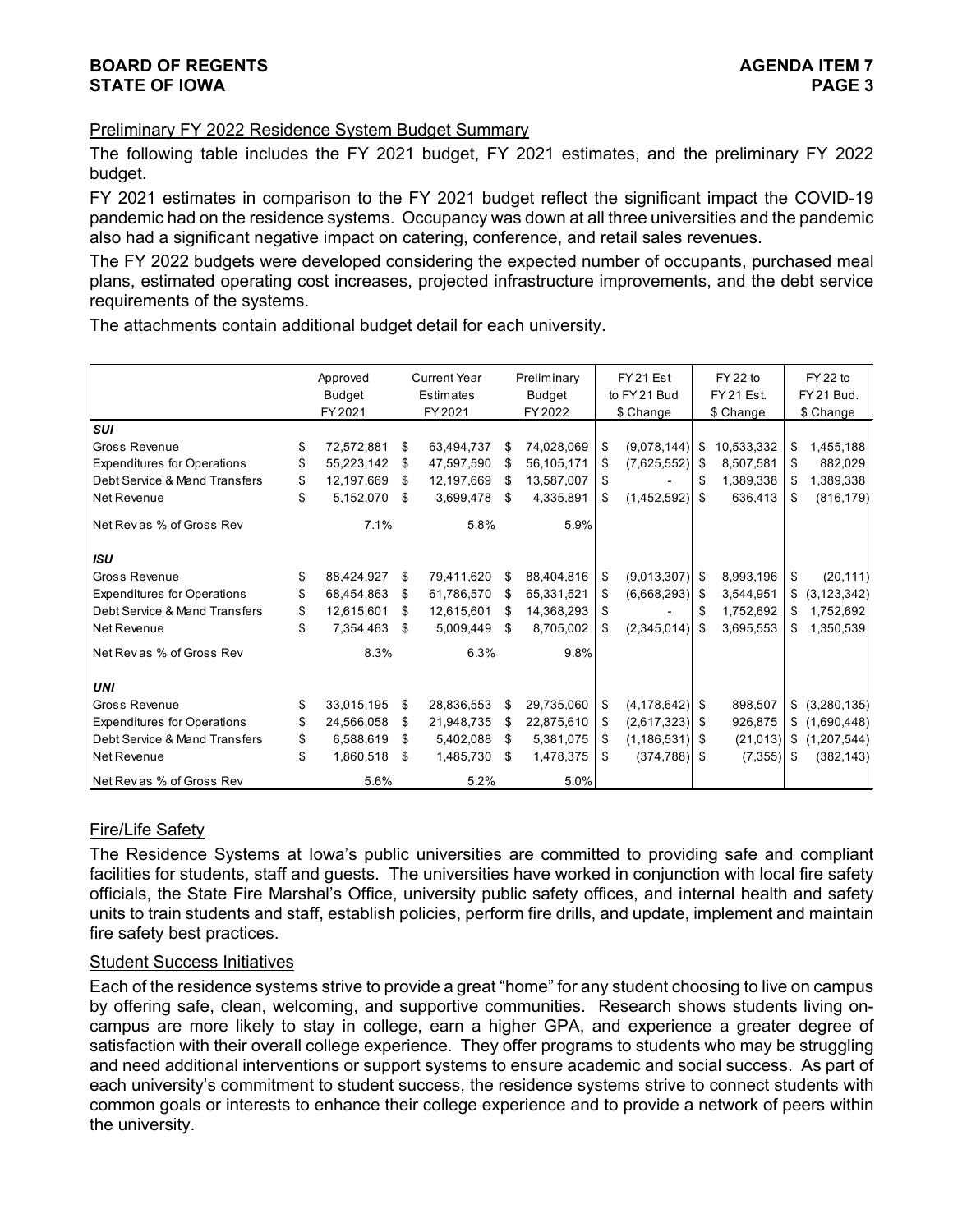#### **UNIVERSITY OF IOWA UNIVERSITY HOUSING & DINING (UH&D)**

#### COVID-19 Pandemic

On March 13, 2020, the University of Iowa decided to move the campus to virtual learning as the first Coronavirus cases appeared in Johnson County and subsequently the decision was made to close the residence halls and send students home if they were able to return home safely. Students were refunded \$15.85M in housing and meal plans for the spring semester. The University also canceled all summer camps and conferences traditionally hosted in the residence halls, creating an additional \$1.5M of lost income. To help reduce operating costs, UH&D required temporary furloughs of up to 200 hours for members of the dining merit staff.

The fall of 2020 saw a smaller first-year class size due to the continued Coronavirus situation. In addition, many students enrolled for classes which ended up being delivered virtually. UH&D allowed students who had all virtual classes and chose to live at home to be released from their room and board contract for the fall semester. Between the first day of move-in and the deadline for contract cancellations, 702 students were released from their housing and dining obligations for the fall semester, at an estimated semester revenue loss of \$3.67M. Of those 702 students released for fall, only 120 returned for the spring of 2021, resulting in another estimated \$3M loss of revenue for the spring semester. This loss of revenue was partially mitigated by temporary furloughs of 40 to 80 hours for those P&S and merit staff not furloughed in the summer.

To further support our students living in campus housing, 336 beds were set aside as quarantine and isolation space. A communication system and relocation process were developed for those testing positive or those considered close contacts of someone who tested positive. Residence Education staff were available to support students as they relocated to quarantine or isolation housing. In the fall 2020 semester, 52% of students needing relocation went to quarantine/isolation housing, while 48% went home or elsewhere off campus. At no time did the demand for isolation or quarantine beds exceed the number available.

In preparation for student arrival in the fall, UH&D took aggressive steps to protect students and staff, including the following partial list:

- Mask kits were provided to all incoming residential students.
- Plexiglass partitions were installed in dining and at all front desks.
- Antimicrobials were applied to all student rooms and all common area touchpoints.
- Touchless faucets were installed in many restrooms.
- Hand sanitizers were installed on all residence hall floors and at all hall desks.
- Custodial and dining staff were reallocated to clean public space touchpoints more frequently.
- Dining switched from dine-in marketplaces to express and online food ordering to-go.
- Ventilation system filters were replaced with hospital-grade filters in public areas.
- Staff who could work remotely were asked to do so throughout the academic year.
- The move-in process was expanded to minimize the number of students arriving at one time.
- Moving carts were disinfected between users.
- Volunteer move-in assistance was suspended for the year due to concerns for cross infection.
- Staff were provided protective equipment to minimize risk of cross infection. As of this report, minimal student to staff or staff to student infections were recorded.

The refunds issued in spring 2020, the reduced occupancy of academic year 2020-21, the cancellation of summer camps and conferences for summer 2020 and likely summer 2021, the inability to cater events, and the closures/reduced volumes in the retail dining operations have all combined to deplete the residence system's once-healthy reserve balances. UH&D received an allocation of CARES Act funding provided to the institution and expects net revenues to eventually return to previous levels once COVID-19 has passed. But it will take some time to fully recover and replenish the system reserves to allow for the appropriate level of capital project funding.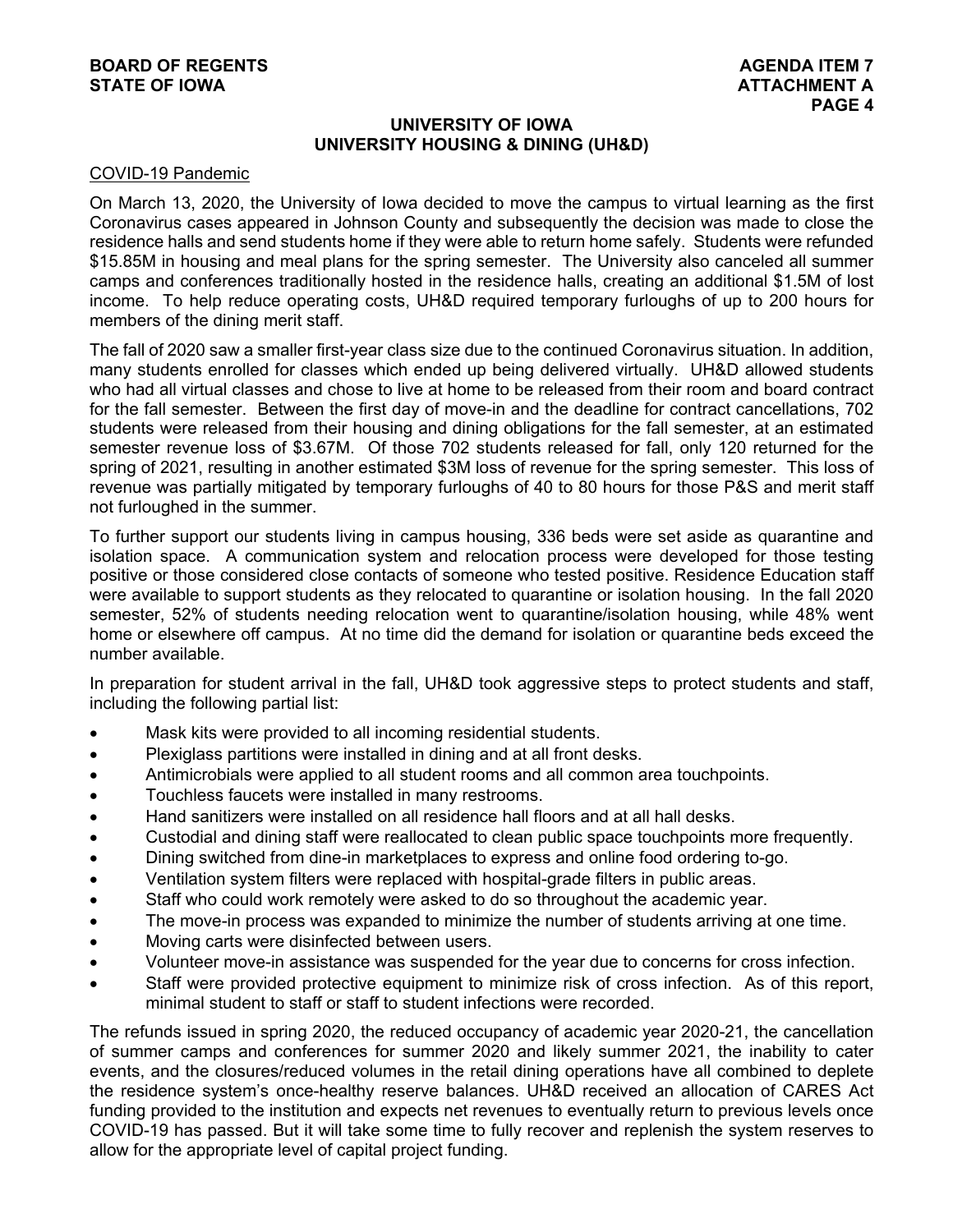#### Five–Year Plan – table on page 6

- University enrollment projections, primarily those of the incoming first-year class, serve as a preliminary basis for estimating occupancy demand for housing and dining. Based on admissions indicators to date, an entering class of 4,800 new first-time students from high school is currently being estimated for fall 2021. This projection calls for a class size larger than the extraordinarily small fall 2020 first-year class of 4,530, returning to a level consistent with previous class sizes in recent history.
- With the expected availability of housing space, UH&D is in a position to again actively market and retain a larger number of returning students in the residence halls. Based on the projected first year class size for the fall of 2020, University Housing & dining elected to reduce the density of Mayflower Hall to create more single rooms for returning students. This effort proved successful, as nearly 1,200 students applied to return to the residence halls prior to the beginning of the pandemic. Enrollment and occupancy projections will continue to be monitored for potentially further adjustments to capacity that balance student desires for more private space with building density.
- UH&D is committed to providing modern, attractive facilities that meet the changing needs of students. Capital expenses during the past five years averaged over \$8 million per year, funded from system reserves. Due to the losses resulting from COVID-19, system reserves have been significantly reduced, limiting the ability to fund future capital projects from reserves. The University is planning for necessary capital improvements totaling another \$40 million over the next five years. A proposed bond issue in spring/summer 2021 is planned to fund several of those planned improvement projects. Until revenues have returned to adequately supply the system reserves with the necessary balances to fully fund capital project needs, future projects may be limited and/or delayed.
- Over the past 20 years, every restroom in the system has been renovated to provide privacy, upgraded drainage systems, improved ventilation, and corrected structural issues. In recent years, the department has dedicated additional funding to improve student living areas and lounge spaces. Current capital plans include multi-year projects, many of which have already begun, to improve Burge, Hillcrest, Currier, and Mayflower residence halls. All resident halls are equipped with both fire detection and suppression systems.

#### FY 2022 Preliminary Budget - table on page 7

- The refunds issued in spring 2020, the reduced occupancy of academic year 2020-21, the cancellation of summer camps and conferences for summer 2020 and likely summer 2021, the inability to cater events, and the closures/reduced volumes in the retail dining operations have all combined to deplete the residence systems once-healthy reserve balances. University Housing and Dining received an allocation of federal funds provided to the institution and expects net revenues to eventually return to previous levels once the pandemic's impact has passed.
- The FY 2022 preliminary budget was compiled using the proposed rates and occupancy projections of 5,725 students, an increase of 507 occupants from the current year which was significantly impacted by the pandemic. The preliminary budget net revenues from operations of \$17.9 million before debt service and mandatory transfers.
- All proposed FY 2022 rates for each room and board option begin on page 8 and are based on the estimated operating cost increases, planned infrastructure improvements, and the debt service requirements of the system. The proposed rate increase for the traditional double room with air, Black meal plan, and 200 Hawkeye Dollars is 2.69%. This needed rate increase maintains funding for operating costs, the debt service requirements of the system, and some planned infrastructure improvements.
- The current outstanding bond principal for UH&D is \$146 million and the annual debt service included in the FY 2022 preliminary budget is \$13 million. The budgeted FY 2022 debt service coverage ratio is 138%.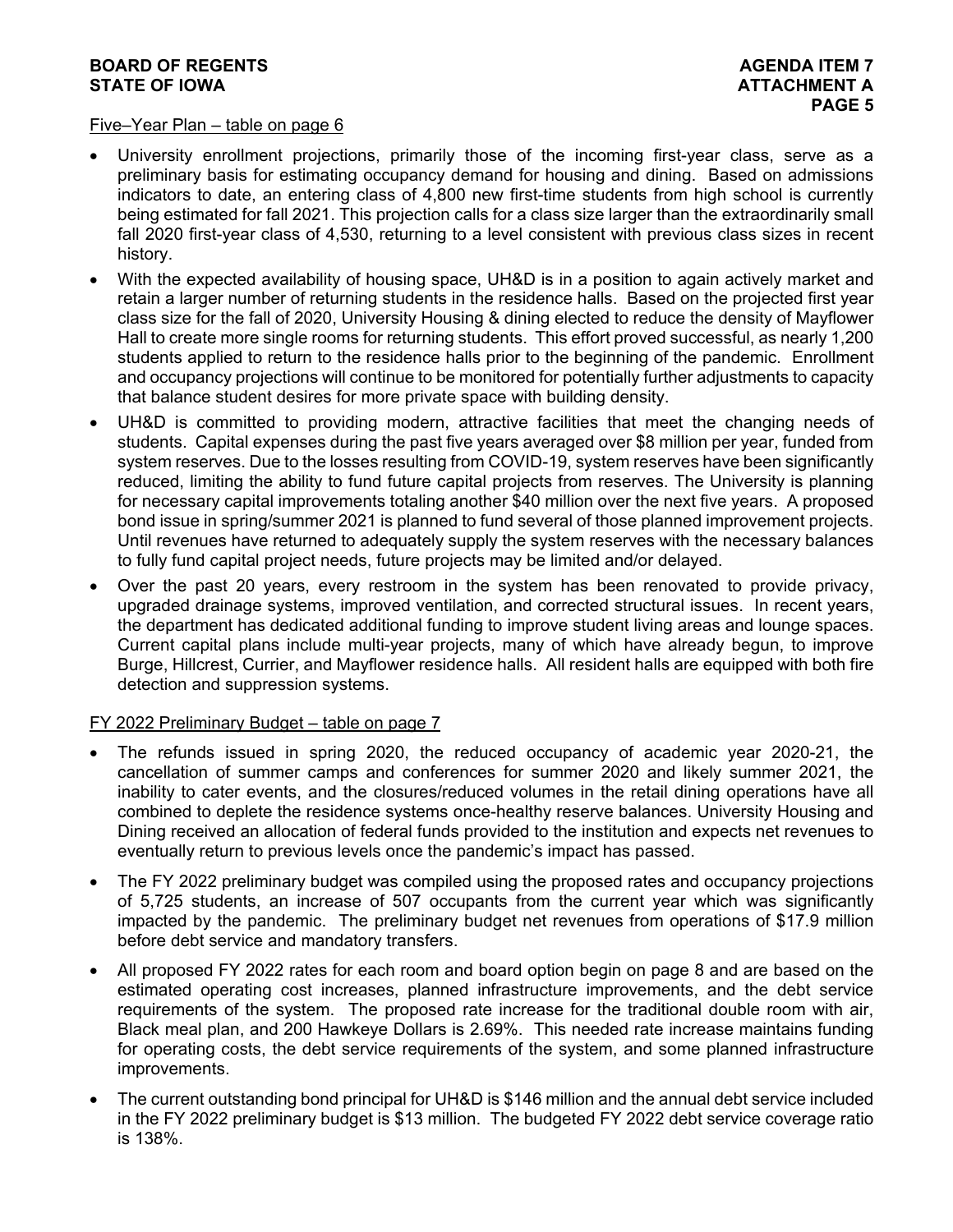#### **University of Iowa's Five-Year Plan Summary University Housing & Dining**

(Dollars in Thousands)

|                                             | Actual       | Estimated    | Proposed     | <b>Constant Dollars</b> |        |    |        |              |    |        |
|---------------------------------------------|--------------|--------------|--------------|-------------------------|--------|----|--------|--------------|----|--------|
|                                             | FY 20        | FY 21        | FY 22        |                         | FY 23  |    | FY 24  | FY 25        |    | FY 26  |
| <b>1 - CAPACITY &amp; OCCUPANCY</b>         |              |              |              |                         |        |    |        |              |    |        |
| Residence Hall Housing                      |              |              |              |                         |        |    |        |              |    |        |
| (a) Current Operating Capacity (# of beds)  | 6,742        | 6,660        | 6,660        |                         | 6,660  |    | 6,660  | 6,660        |    | 6,660  |
| (b) Occupancy                               | 6,333        | 5,218        | 5,725        |                         | 5.850  |    | 6,025  | 6,025        |    | 6,025  |
| (c) Occupancy Ratio                         | 93.9%        | 78.3%        | 86.0%        |                         | 87.8%  |    | 90.5%  | 90.5%        |    | 90.5%  |
| 2 - CAPITAL IMPROVEMENTS & REPAIRS          |              |              |              |                         |        |    |        |              |    |        |
| (a) Improvements from Bond Proceeds         | \$           | \$<br>10.000 | \$<br>10,000 | \$                      | 4,750  | \$ |        | \$           | \$ |        |
| (b) Improvements from Voluntary Reserves    | \$<br>5,222  | \$<br>111    | \$<br>2,937  | \$                      | 4,872  | \$ | 5,200  | \$<br>5,200  | \$ | 5,200  |
| (c) Repairs from Current Revenues           | \$<br>5,981  | \$<br>5,702  | \$<br>6,110  | \$                      | 6,110  | \$ | 6,110  | \$<br>6,110  | \$ | 6,110  |
| (d) Gross Square Feet Maintained (000's)    | 2,120        | 2,120        | 2,120        |                         | 2,120  |    | 2,120  | 2,120        |    | 2,120  |
| 3 - OPERATING REVENUES & EXPENDITURES       |              |              |              |                         |        |    |        |              |    |        |
| (a) Total Revenues                          | \$<br>77,475 | \$<br>63,495 | \$<br>74,028 | \$                      | 75,077 | \$ | 77,007 | \$<br>77,124 | \$ | 77,113 |
| (b) Less Expenditures (Excluding Univ O.H.) | 52,242       | 47,598       | 56,105       |                         | 56,357 |    | 56,578 | 56,617       |    | 56,617 |
| (c) Net Operating Revenues                  | 25,233       | 15,897       | 17,923       |                         | 18,720 |    | 20,429 | 20,507       |    | 20,496 |
| (d) Less Mandatory Transfers                | 600          | 600          | 600          |                         | 600    |    | 600    | 600          |    | 600    |
| (e) Less Debt Service                       | 11,993       | 11,598       | 12,987       |                         | 12,983 |    | 13,016 | 11,909       |    | 11,920 |
| (f) Net to Voluntary Reserves               | \$<br>12,640 | \$<br>3,699  | \$<br>4,336  | \$                      | 5,137  | \$ | 6,813  | \$<br>7,998  | \$ | 7,976  |
| 4 - VOLUNTARY (UNRESTRICTED) RESERVES       |              |              |              |                         |        |    |        |              |    |        |
| (a) Beginning Balance                       | \$<br>15,092 | \$<br>9,388  | \$<br>12,532 | \$                      | 11,469 | \$ | 9,247  | \$<br>9,993  | \$ | 10,278 |
| (b) Add Mandatory Transfers from (3d)       | 600          | 600          | 600          |                         | 600    |    | 600    | 600          |    | 600    |
| (c) Add Net to Voluntary Reserves from (3f) | 12,640       | 3,699        | 4,336        |                         | 5,137  |    | 6,813  | 7,998        |    | 7,976  |
| (d) Less Improvements (2b) & Other Costs    | 18,944       | 1,155        | 5,999        |                         | 7,959  |    | 6,667  | 8,313        |    | 8,326  |
| (e) Year-End Balance                        | \$<br>9,388  | \$<br>12,532 | \$<br>11,469 | \$                      | 9,247  | \$ | 9,993  | \$<br>10,278 | \$ | 10,528 |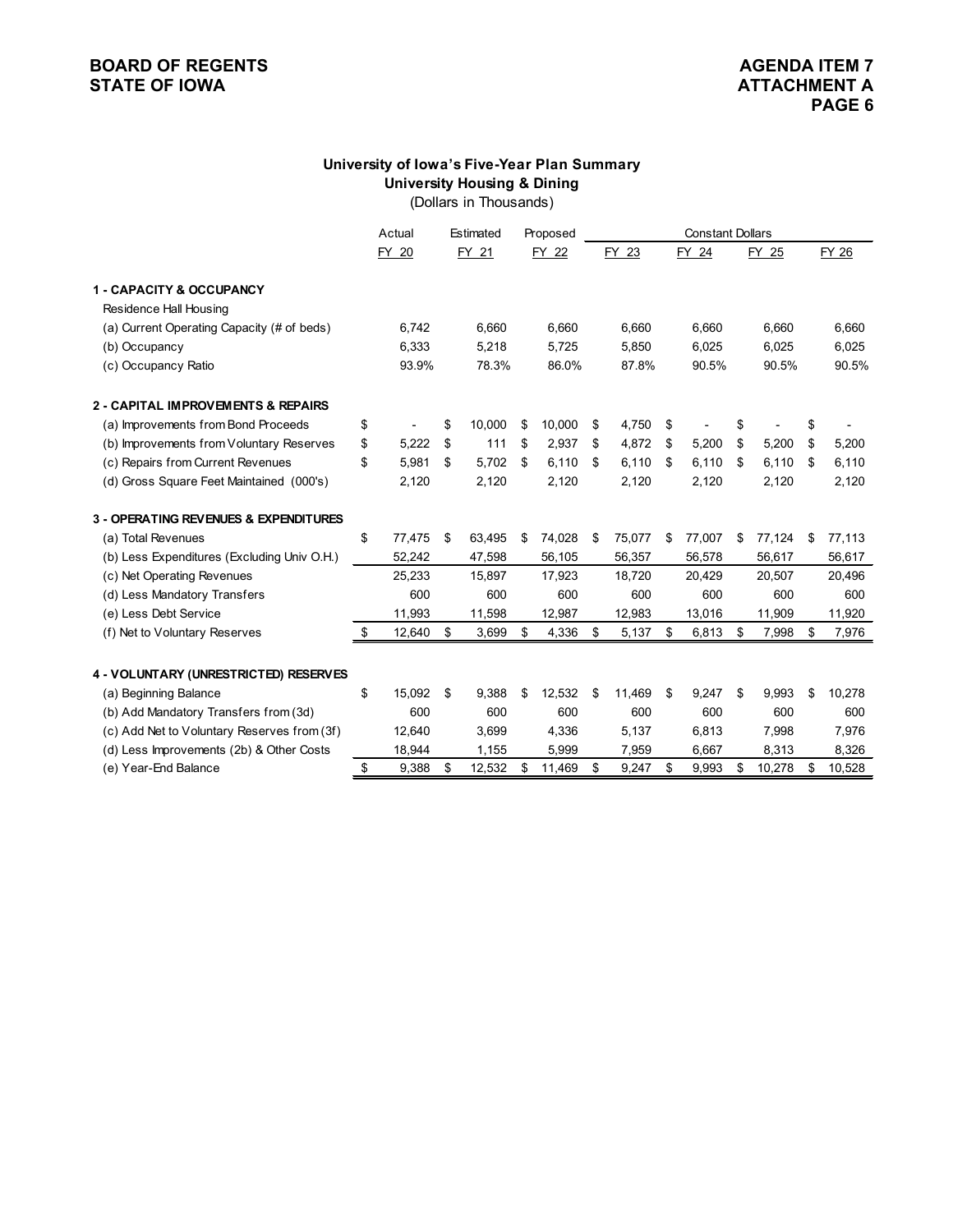#### **University of Iowa University Housing & Dining Preliminary Budget 2021-22**

|                                              | <b>Approved</b>  |    | Revised       | Proposed         |                  |
|----------------------------------------------|------------------|----|---------------|------------------|------------------|
|                                              | <b>Actual</b>    |    | <b>Budget</b> | <b>Estimate</b>  | <b>Budget</b>    |
|                                              | 2019-20          |    | 2020-21       | 2020-21          | 2021-22          |
| <b>OPERATIONS</b>                            |                  |    |               |                  |                  |
| Revenues                                     | \$<br>77,475,069 | \$ | 72,572,881    | \$<br>63,494,737 | \$<br>74,028,069 |
| <b>Expenditures for Operations</b>           | 52,241,552       |    | 55,223,142    | 47,597,590       | 56,105,171       |
| Net Revenues                                 | 25,233,517       |    | 17,349,739    | 15,897,147       | 17,922,898       |
| % of Revenues                                | 32.6%            |    | 23.9%         | 25.0%            | 24.2%            |
| Debt Service (due July 1)                    | 11,993,219       |    | 11,597,669    | 11,597,669       | 12,987,007       |
| <b>Mandatory Transfers</b>                   | 600,000          |    | 600,000       | 600,000          | 600,000          |
| Net After Debt Service & Mandatory Transfers | \$<br>12,640,298 | \$ | 5,152,070     | \$<br>3,699,478  | \$<br>4,335,891  |
| % of Revenues                                | 16.3%            |    | 7.1%          | 5.8%             | 5.9%             |
| Debt Service Coverage Ratio                  | 210%             |    | 150%          | 137%             | 138%             |
| University Overhead Payment                  | \$<br>624,684    | \$ | 545,208       | \$<br>545,208    | \$<br>561,625    |
| <b>FUND BALANCES (June 30)</b>               |                  |    |               |                  |                  |
| Revenue Fund                                 | \$               | \$ |               | \$               | \$               |
| Operation & Maintenance Fund                 | \$<br>1,000,000  | \$ | 1,000,000     | \$<br>1,000,000  | \$<br>1,000,000  |
| Improvement Fund                             | 7,692,050        |    | 4,801,750     | 781,750          | 4,871,750        |
| System Fund                                  | 696,385          |    | 704,646       | 10,751,556       | 5,599,072        |
| Subtotal--Voluntary Reserves                 | 9,388,435        |    | 6,506,396     | 12,533,306       | 11,470,822       |
| <b>Bond Reserve Fund</b>                     | 14,386,896       |    | 12,331,506    | 13,877,984       | 13,877,984       |
| <b>Bond Construction Fund</b>                |                  |    |               | 14,750,000       | 4,750,000        |
| Subtotal--Mandatory Reserves                 | 14,386,896       |    | 12,331,506    | 28,627,984       | 18,627,984       |
| <b>Total Fund Balances (June 30)</b>         | \$<br>23,775,331 | \$ | 18,837,902    | \$<br>41,161,290 | \$<br>30,098,806 |
| <b>REVENUES AND EXPENDITURES DETAIL</b>      |                  |    |               |                  |                  |
| <b>Revenues</b>                              |                  |    |               |                  |                  |
| Contracts                                    | \$<br>68,651,697 | \$ | 62,854,951    | \$<br>51,798,173 | \$<br>61,342,441 |
| <b>Interest</b>                              | 877,169          |    | 880,000       | 437,249          | 597,158          |
| Other Income                                 | 7,946,203        |    | 8,837,930     | 11,259,315       | 12,088,470       |
| <b>Total Revenues</b>                        | \$<br>77,475,069 | \$ | 72,572,881    | \$<br>63,494,737 | \$<br>74,028,069 |
| <b>Expenditures for Operations</b>           |                  |    |               |                  |                  |
| Salaries, Wages & Benefits                   | \$<br>25,920,245 | \$ | 26,855,493    | \$<br>23,482,653 | \$<br>27,274,233 |
| Cost of Food or Goods Sold                   | 9,005,545        |    | 11,014,000    | 7,610,676        | 11,747,688       |
| Other Operating Expense                      | 7,740,889        |    | 7,638,183     | 6,887,610        | 7,202,700        |
| <b>Utilities</b>                             | 5,892,096        |    | 6,202,966     | 6,146,151        | 6,453,050        |
| Repairs & Maintenance                        | 3,682,777        |    | 3,512,500     | 3,470,500        | 3,427,500        |
| <b>Total Expenditures</b>                    | \$<br>52,241,552 | \$ | 55,223,142    | \$<br>47,597,590 | \$<br>56,105,171 |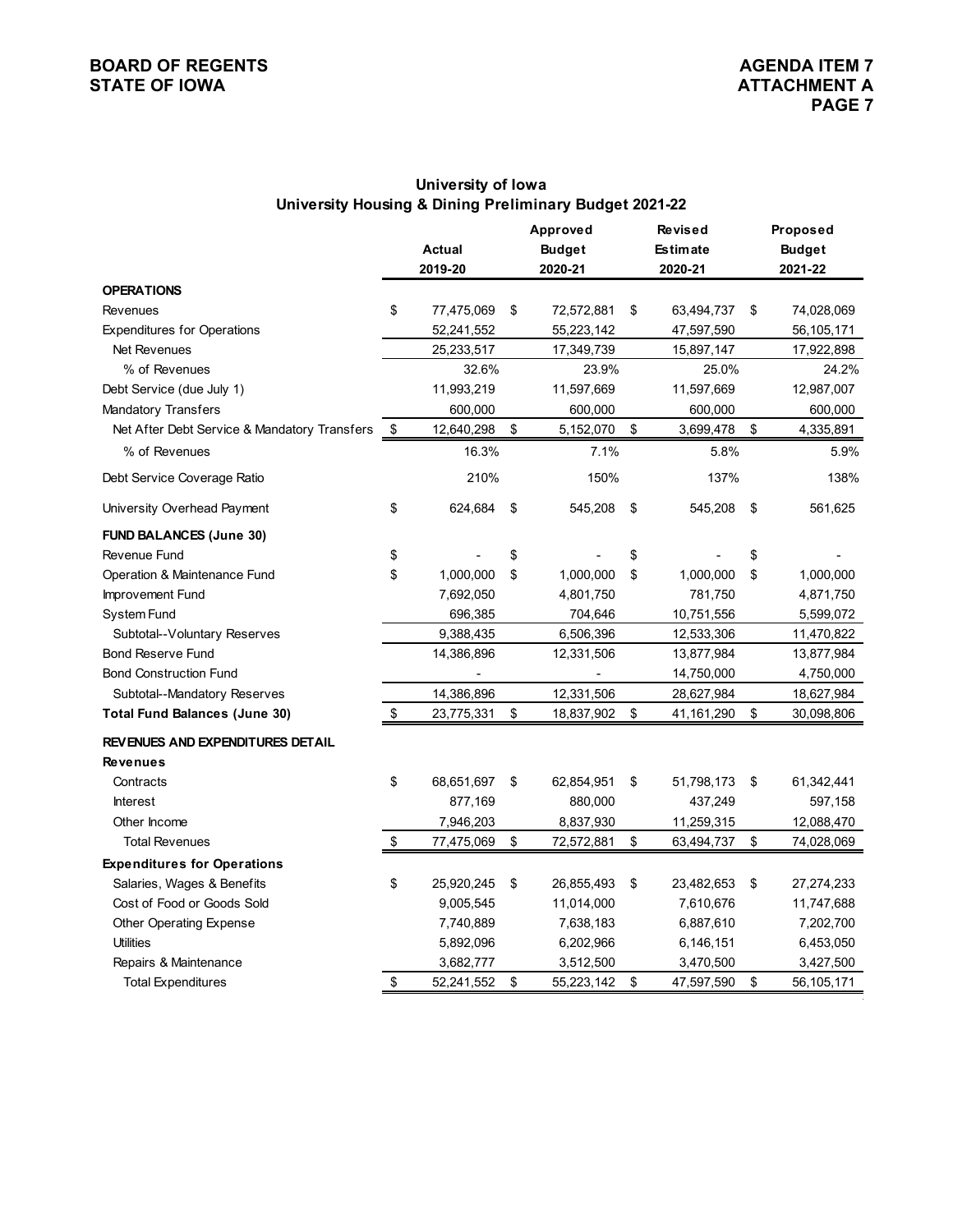#### **University of Iowa Housing & Dining Proposed Residence System Rates**

|                                             | <b>Current</b> | <b>Proposed</b> |                |  |
|---------------------------------------------|----------------|-----------------|----------------|--|
|                                             | FY2020-21      | FY2021-22       | <b>Percent</b> |  |
| <b>Room Type</b>                            | Rate           | Rate            | Change         |  |
| Single with Air                             | \$<br>9,067    | \$<br>9,316     | 2.7%           |  |
| Single with Air & Shared Bath               | 10,365         | 10,650          | 2.7%           |  |
| Single with Bath & Air                      | 11,880         | 12,207          | 2.8%           |  |
| Double with Air                             | 6,999          | 7,191           | 2.7%           |  |
| Double with Air & Shared Bath               | 7,837          | 8,053           | 2.8%           |  |
| Double with Bath & Air                      | 8,674          | 8,913           | 2.8%           |  |
| Double with Kitchen, Bath & Air             | 9,086          | 9,336           | 2.8%           |  |
| Triple with Air                             | 5,914          | 6,077           | 2.8%           |  |
| Triple with Bath & Air                      | 7,037          | 7,231           | 2.8%           |  |
| Triple Suite with Kitchen, Bath & Air       | 8,109          | 8,332           | 2.8%           |  |
| Quad with Air                               | 5,143          | 5,284           | 2.7%           |  |
| Quad with Bath & Air                        | 5,984          | 6,149           | 2.8%           |  |
| Quad Suite with Kitchen, Bath & Air         | 6,804          | 6,991           | 2.7%           |  |
| Mayflower Single with Kitchen, Bath & Air   | 9,067          | 9,316           | 2.7%           |  |
| Mayflower Double with Kitchen, Bath & Air   | 7,851          | 8,067           | 2.8%           |  |
| Single with Air & Pod Configuration         | 10,148         | 10,427          | 2.7%           |  |
| Double with Air & Pod Configuration         | 8,054          | 8,275           | 2.7%           |  |
| Triple with Air & Pod Configuration         | 6,949          | 7,140           | 2.7%           |  |
| Quad with Air & Pod Configuration           | 5,845          | 6,006           | 2.8%           |  |
| Temporary Housing (Daily Rate)              | 10             | 10              | 0.0%           |  |
| <b>Hawkeye Dollars</b>                      |                |                 |                |  |
| (assessed to all room contractholders)      | 200            | 200             | 0.0%           |  |
| <b>Housing Application Fee</b>              |                |                 |                |  |
| (assessed to all 1st-time applicants only)  | 75             | 75              | 0.0%           |  |
| <b>Board Rates</b>                          |                |                 |                |  |
| Gold (Unlimited)                            | 3,850          | 3,955           | 2.7%           |  |
| <b>Black (220)</b>                          | 3,470          | 3,565           | 2.7%           |  |
| Hawkeye (75)                                | 1,490          | 1,530           | 2.7%           |  |
| University-affiliated Guest Rates (monthly) |                |                 |                |  |
| Studio apartment                            | 700            | 700             | 0.0%           |  |
| One-bedroom apartment                       | 900            | 900             | 0.0%           |  |
| Two-bedroom apartment                       | 1,200          | 1,200           | 0.0%           |  |

Note: The Double with Air room rate, Black meal plan, and \$200 Hawkeye Dollars were used for the rate comparison on page 2.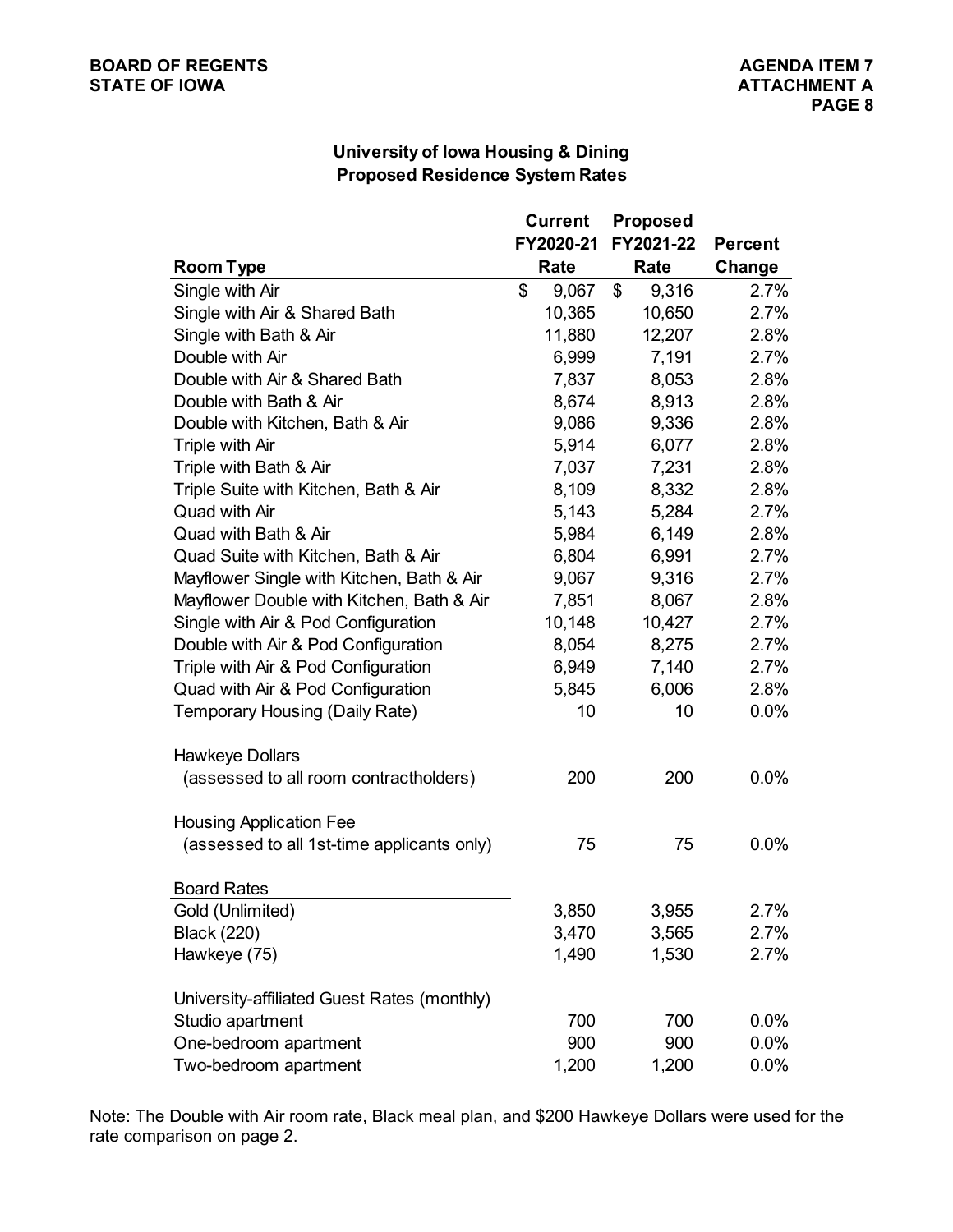|                                           | <b>Current</b><br><b>Summer</b><br>2021 | <b>Proposed</b><br><b>Summer</b><br>2022 | <b>Percent</b> |
|-------------------------------------------|-----------------------------------------|------------------------------------------|----------------|
| <b>Residence Halls Daily Summer Rates</b> | <b>Rates</b>                            | <b>Rates</b>                             | Change         |
| Single with Air                           | \$<br>53.34                             | \$<br>54.81                              | 2.8%           |
| Single with Air & Shared Bath             | 58.62                                   | 60.23                                    | 2.7%           |
| Single with Bath & Air                    | 66.52                                   | 68.35                                    | 2.8%           |
| Double with Air                           | 37.80                                   | 38.84                                    | 2.8%           |
| Double with Air & Shared Bath             | 41.54                                   | 42.68                                    | 2.7%           |
| Double with Bath & Air                    | 45.31                                   | 46.56                                    | 2.8%           |
| Double with Kitchen, Bath & Air           | 47.18                                   | 48.48                                    | 2.8%           |
| Triple with Air                           | 30.77                                   | 31.62                                    | 2.8%           |
| Triple with Bath & Air                    | 35.76                                   | 36.74                                    | 2.7%           |
| Triple Suite with Kitchen, Bath & Air     | 40.55                                   | 41.67                                    | 2.8%           |
| Quad with Air                             | 26.69                                   | 27.42                                    | 2.7%           |
| Quad with Bath & Air                      | 27.20                                   | 27.95                                    | 2.8%           |
| Quad Suite with Kitchen, Bath & Air       | 33.59                                   | 34.51                                    | 2.7%           |
| Mayflower Single with Kitchen, Bath & Air | 52.04                                   | 53.47                                    | 2.7%           |
| Mayflower Double with Kitchen, Bath & Air | 42.05                                   | 43.21                                    | 2.8%           |
| Single with Air & Pod Configuration       | 56.47                                   | 58.02                                    | 2.7%           |
| Double with Air & Pod Configuration       | 44.80                                   | 46.03                                    | 2.7%           |
| Triple with Air & Pod Configuration       | 38.67                                   | 39.73                                    | 2.7%           |
| Quad with Air & Pod Configuration         | 32.52                                   | 33.41                                    | 2.7%           |
| <b>Summer Board Rates</b>                 |                                         |                                          |                |
| 200 Meal Block                            | \$1,513                                 | \$1,555                                  | 2.8%           |
| 150 Meal Block                            | 1,214                                   | 1,247                                    | 2.7%           |
| 100 Meal Block                            | 870                                     | 894                                      | 2.8%           |
| 50 Meal Block                             | 463                                     | 476                                      | 2.8%           |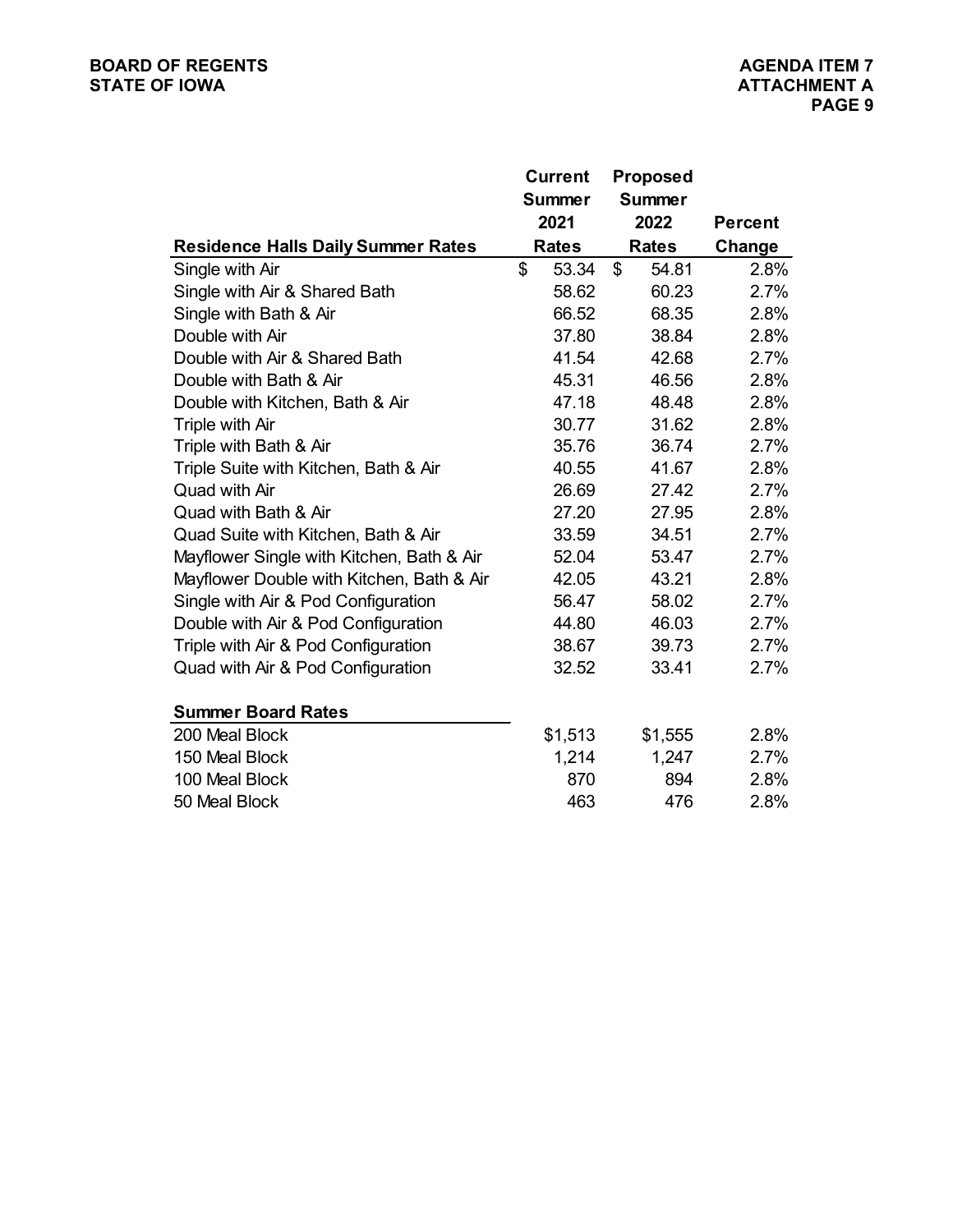#### **IOWA STATE UNIVERSITY DEPARTMENT OF RESIDENCE (DOR)**

#### COVID-19 Pandemic

The end of FY20 and all of FY21 have centered on responding to COVID-19 and serving students according to the path they chose while navigating an academic experience comprised of in-person, hybrid, and/or online learning.

The closure of residence halls in March 2020 due to the pandemic resulted in refunds to students of \$14.5M. When it was announced in early June 2020 that on campus housing would be available for fall 2020, contracted student numbers began to increase, going from 9,407 to 9,727 by July 31. However, due to the circumstances described in the first three bullet points below, contract cancellations were received in August at an unprecedented rate resulting in a fall occupancy of 8,658. The decision to offer on campus housing to any student desiring that experience was used as a key strategy to support strong enrollment. However, it did require the DOR to operate under dramatically different conditions than any prior year.

While the spring semester started well, COVID-19 required a swift response. ISU Dining modified operations in order to meet the evolving needs of students and the community. A Grab & Go operation and production was centralized out of Friley Windows for students who remained on campus. ISU Dining partnered with the President's Office, the Department of Residence, the ISU Alumni Association, Student Affairs, and the International Students and Scholars Office to establish a food pantry that distributed products, serving more than 4,000 across the ISU and greater Story County community.

A number of strategies had to be employed to provide housing while supporting University and student decisions navigating COVID-19. These strategies included:

- Cancellation deadline without penalty for returning and new students was extended.
- If a student's coursework converted to all online after August 17, 2020 students were released from their contract without penalty if they chose to return home.
- All triple and quad rooms were converted to double occupancy.
- A staggered, extended, move-in process that allowed for social distancing was created.
- COVID-19 testing was required of all new residents upon their arrival.
- Face coverings were required in all public spaces in all buildings.
- Student gatherings were limited with expected physical distancing of at least 6 feet at all times.
- Hand sanitizing stations were placed throughout all facilities.
- Routine sanitization throughout buildings.
- Oak-Elm had been designated for temporary closure for fall 2020, but due to COVID-19 the building was used as quarantine housing for any residence hall students who experienced symptoms or who were exposed to a positive individual.
- Linden Hall had not been designated for closure, but given the need for isolation housing, 13 returning residents were given priority to relocate elsewhere and Linden was utilized as isolation housing for any residence hall students who tested positive for COVID-19 upon arrival or at any time throughout the academic year.
- Professional moving services were contracted to relocate residence hall students to and from isolation/quarantine housing and permanent assignments.
- Personalized menu selection and daily meal delivery were instituted for residents in isolation and quarantine.
- Outreach protocols were established from DOR, Student Counseling Services, Thielen Student Health Services, and Dean of Students Office to student living in isolation and quarantine.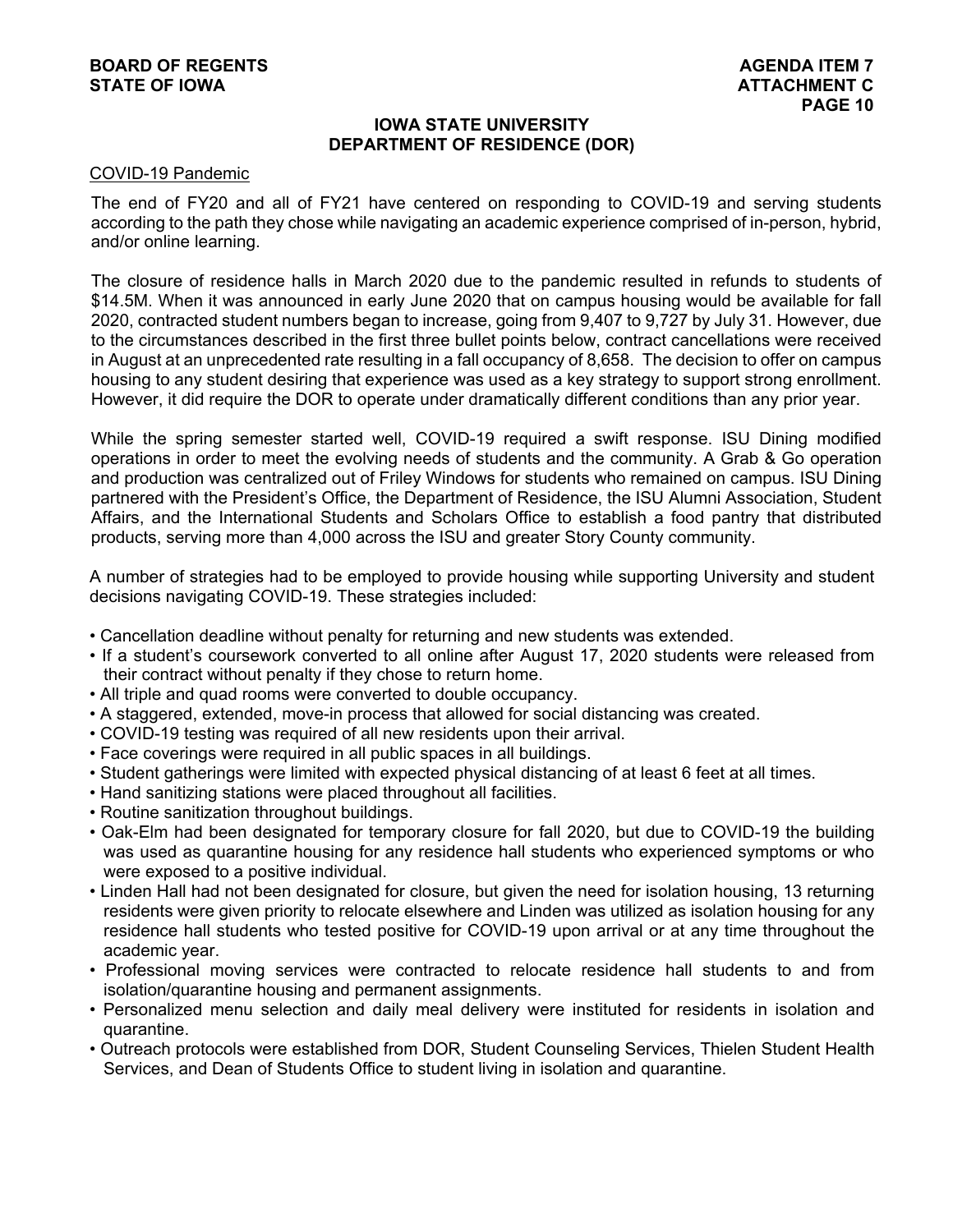#### Five–Year Plan – table on page 12

- Due to the large enrollment growth from 2013-2016, student housing was in high demand and over 8,000 beds were added to the Ames community. With enrollment returning to pre-2013 levels, students currently have more options (available at better price points as competition between offcampus properties increases) which has impacted demand for on-campus housing. With the projected vacancy, DOR will temporarily close Wallace, Wilson, Oak-Elm, and Linden Halls to realize operating cost savings. The DOR will reopen buildings as demand requires.
- Reduced occupancy results in reduce funding for projects. However, significant renovations are planned in multiple residence and dining facilities so the DOR can continue to maintain occupied inventory as an attractive home for current and future students. Over the next several years, all windows will be replaced and every restroom in a residence hall over 20 years-old will be fully renovated to Universal Design specifications. All apartments over 20 years old will receive new windows and roofs within the next two years. These investments are in addition to life-cycling common areas and updating student room paint, flooring, and furniture, plus a \$3.3M set aside to address the 40,000 work orders received annually. Several renovations to dining facilities and retail markets are also planned in the coming years.
- Funding for capital improvements and fire safety improvements in the residence and dining facilities for FY22 - FY26 will come from annual net revenues. As described above, projects that were cancelled in summer 2020 due to COVID concerns, as well as projects delayed to out-years for the same reason, will be added back as funds become available.
- Capital spending for housing and dining projects from voluntary reserves is projected to range from \$3.3M-\$6.5M per year throughout the 5-year plan. The DOR will continue to evaluate and prioritize uses for these funds to address building improvement needs. Funds will be committed as revenue is earned and adjustments will be made to the planned projects as necessary to maintain adequate reserves and a favorable debt service coverage ratio.

#### FY 2022 Preliminary Budget – table on page 13

- The final occupancy projection used in the FY21 budget was 9,464 students. Actual count day occupancy for fall 2020 was 8,658. The shift in occupancy as well as higher than normal attrition from fall to spring has resulted in estimated lost contract revenue of approximately \$6M. With a current projected occupancy of 9,250 for Fall 2021, contract revenues are projected to recover some for FY22.
- COVID also has had an impact on revenues in retail and catering operations in ISU Dining, as well as conference revenues. Total losses, which are included in other income, are approximately \$3M. As with the contract revenue, these revenue streams are projected to recover for FY 2022.
- The Odyssey of the Mind organization will hold its world competition at ISU during May of 2022. The FY 2022 budget includes additional contract revenue of approximately \$1.2 million for housing and dining. Odyssey of the Mind is scheduled to be on the ISU campus in even numbered years through 2026.
- All proposed FY 2022 room and board rates begin on page 14. With student input and to simplify rates, the DOR proposes to institute a number of programmatic changes to better meet student expectations and requests. These include reducing rates for non-air double rooms and Federiksen 4-person 4 bedroom apartments, and standardizing suite-style rates across all residence halls. This recalibration results in varying room rate adjustments when compared to the current year. Proposed board rates reflect a 2.0% increase. When combined, the proposed rate change for the standard double room (no air conditioning) and meal plan (Cardinal) is a 1.14% reduction.
- The current outstanding bond principal is \$122 million and the annual debt service included in the FY 2022 preliminary budget is \$14.4 million. The budgeted FY 2022 debt service coverage ratio is 161%.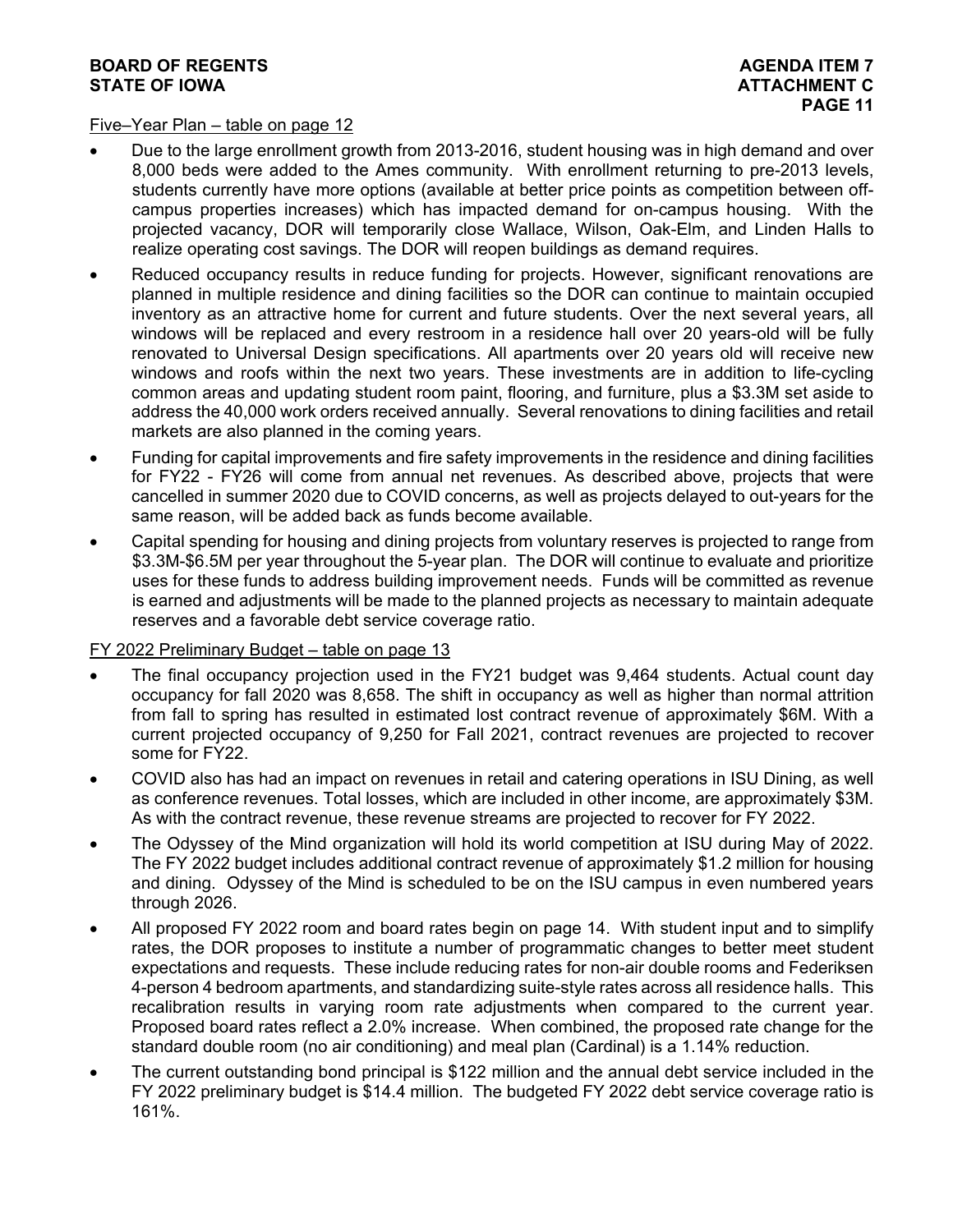#### **Department of Residence Iowa State University's Five-Year Plan Summary**

(Dollars in Thousands)

|                                              | Actual       | Estimated    | Proposed     | <b>Constant Dollars</b> |        |    |        |              |    |        |
|----------------------------------------------|--------------|--------------|--------------|-------------------------|--------|----|--------|--------------|----|--------|
|                                              | FY 20        | FY 21        | FY 22        |                         | FY 23  |    | FY 24  | FY 25        |    | FY 26  |
| <b>1 - CAPACITY &amp; OCCUPANCY</b>          |              |              |              |                         |        |    |        |              |    |        |
| Residence Hall Housing                       |              |              |              |                         |        |    |        |              |    |        |
| (a) Current Operating Capacity (# of beds)   | 7,409        | 6,829        | 5,987        |                         | 5,987  |    | 5,987  | 5,987        |    | 5,987  |
| (b) Occupancy                                | 6,967        | 5,817        | 5,668        |                         | 5,676  |    | 5,694  | 5,709        |    | 5,723  |
| (c) Occupancy Ratio                          | 94.0%        | 85.2%        | 94.7%        |                         | 94.8%  |    | 95.1%  | 95.4%        |    | 95.6%  |
| <b>Apartment Housing</b>                     |              |              |              |                         |        |    |        |              |    |        |
| (d) Current Operating Capacity (Units)       | 3,727        | 3,747        | 3,780        |                         | 3,792  |    | 3,792  | 3,792        |    | 3,792  |
| (e) Units Occupied                           | 3,490        | 2,841        | 3,582        |                         | 3,596  |    | 3,606  | 3,616        |    | 3,625  |
| (f) Occupancy Ratio                          | 93.6%        | 75.8%        | 94.8%        |                         | 94.8%  |    | 95.1%  | 95.4%        |    | 95.6%  |
| 2 - CAPITAL IMPROVEMENTS & REPAIRS           |              |              |              |                         |        |    |        |              |    |        |
| (a) Improvements from Bond Proceeds          | \$           | \$           | \$           | \$                      |        | \$ |        | \$           | \$ |        |
| (b) Improvements from Voluntary Reserves     | \$<br>10,524 | \$<br>5,000  | \$<br>5,950  | \$                      | 6,500  | \$ | 5,650  | \$<br>5,550  | \$ | 4,650  |
| (c) Repairs from Current Revenues            | \$<br>4,678  | \$<br>4,849  | \$<br>4,377  | \$                      | 3,726  | \$ | 4,127  | \$<br>4,176  | \$ | 4,177  |
| (d) Gross Square Feet Maintained (000's)     | 3,655        | 3,655        | 3,655        |                         | 3,655  |    | 3,655  | 3,655        |    | 3,655  |
| 3 - OPERATING REVENUES & EXPENDITURES        |              |              |              |                         |        |    |        |              |    |        |
| (a) Total Revenues                           | \$<br>96,572 | \$<br>79,412 | \$<br>88,405 | \$                      | 87,947 | \$ | 88,685 | \$<br>88,215 | \$ | 88,947 |
| (b) Less Expenditures (Excluding Univ O.H.)  | 65,440       | 61,787       | 65,332       |                         | 64,599 |    | 65,037 | 64,957       |    | 65,038 |
| (c) Net Operating Revenues                   | 31,132       | 17,625       | 23,073       |                         | 23,348 |    | 23,648 | 23,258       |    | 23,909 |
| (d) Less Debt Service                        | 15,015       | 12,616       | 14,368       |                         | 15,217 |    | 15,203 | 14,685       |    | 13,761 |
| (e) Less Voluntary Transfers                 | 3,939        | 4,096        | 4,189        |                         | 4,189  |    | 4,189  | 4,189        |    | 4,189  |
| (f) Net to Voluntary Reserves                | \$<br>12,178 | \$<br>913    | \$<br>4,516  | \$                      | 3,942  | \$ | 4,256  | \$<br>4,384  | \$ | 5,959  |
|                                              |              |              |              |                         |        |    |        |              |    |        |
| 4 - VOLUNTARY (UNRESTRICTED) RESERVES        |              |              |              |                         |        |    |        |              |    |        |
| (a) Beginning Balance                        | \$<br>43,144 | \$<br>43,797 | \$<br>26,785 | \$                      | 25,426 | \$ | 22,943 | \$<br>21,625 | \$ | 20,534 |
| (b) Add Net to Voluntary Reserves from (3f)  | 12,178       | 913          | 4,516        |                         | 3,942  |    | 4,257  | 4,384        |    | 5,959  |
| (c) Add Transfer from Plant & Other Revenues | 13,566       | 75           | 75           |                         | 75     |    | 75     | 75           |    | 75     |
| (d) Less Improvements (2b) & Other Costs     | \$<br>25,092 | \$<br>18,000 | \$<br>5,950  | \$                      | 6,500  | \$ | 5,650  | 5,550        | \$ | 4,650  |
| (e) Year-End Balance                         | 43,796       | 26,785       | 25,426       |                         | 22,943 |    | 21,625 | \$<br>20,534 |    | 21,918 |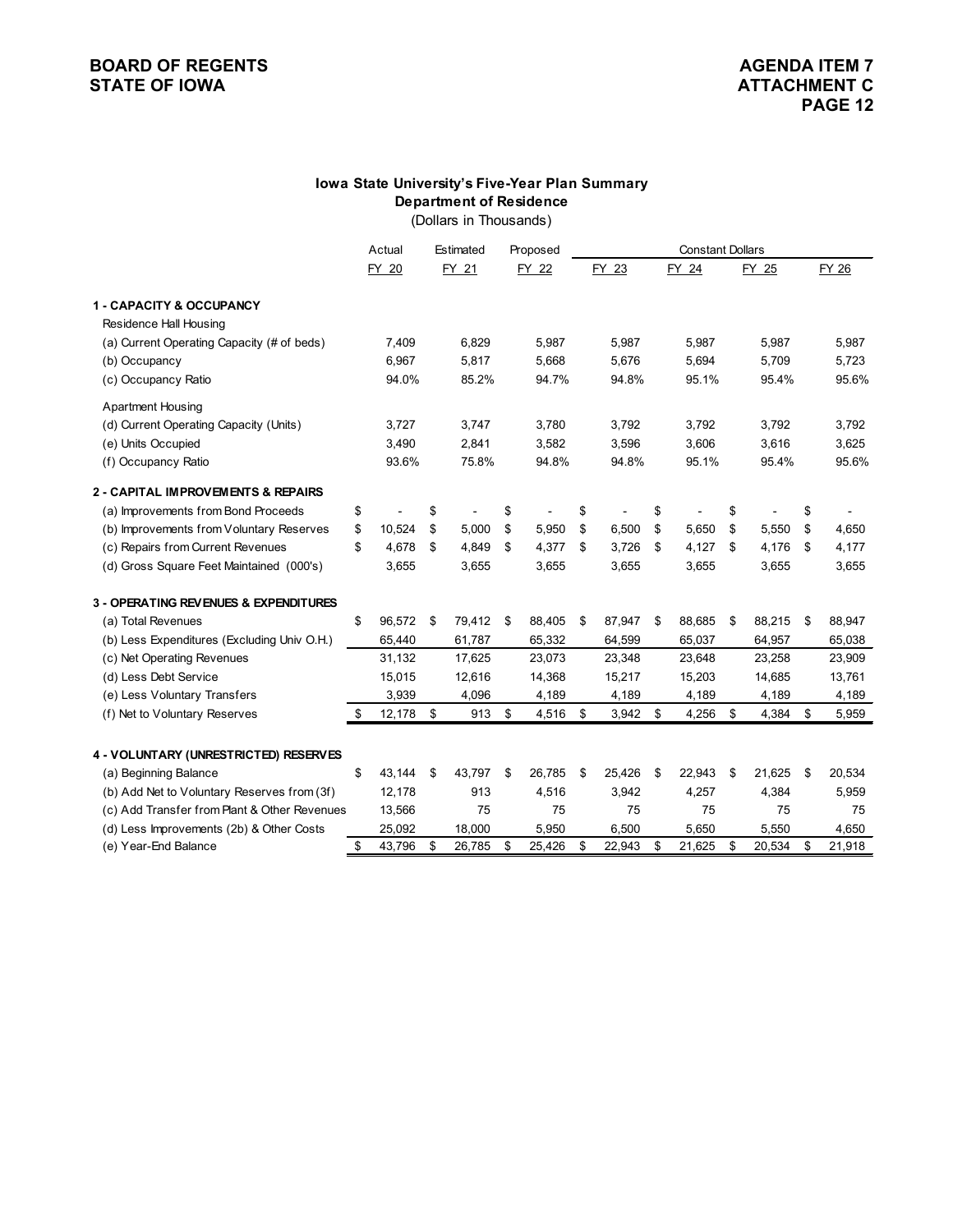#### **Iowa State University Residence System Proposed Budget 2021-22**

|                                         |                  | Approved           |                  | Proposed         |
|-----------------------------------------|------------------|--------------------|------------------|------------------|
|                                         | Actual           | <b>Budget</b>      | <b>Estimates</b> | <b>Budget</b>    |
|                                         | 2019-20          | 2020-21            | 2020-21          | 2021-22          |
| <b>OPERATIONS</b>                       |                  |                    |                  |                  |
| <b>Revenues</b>                         | \$<br>96,571,836 | \$<br>88,424,927   | \$<br>79,411,620 | \$<br>88,404,816 |
| <b>Expenditures for Operations</b>      | 65,439,670       | 68,454,864         | 61,786,570       | 65,331,521       |
| Net Revenues                            | 31,132,166       | 19,970,063         | 17,625,050       | 23,073,295       |
| % of Revenues                           | 32.2%            | 22.6%              | 22.2%            | 26.1%            |
| Debt Service (due July 1)               | 15,015,403       | 12,615,601         | 12,615,601       | 14,368,293       |
| Net After Debt Service                  | \$<br>16,116,763 | \$<br>7,354,462    | \$<br>5,009,449  | \$<br>8,705,002  |
| % of Revenues                           | 16.7%            | 8.3%               | 6.3%             | 9.8%             |
| Debt Service Coverage Ratio             | 207%             | 158%               | 140%             | 161%             |
| University Overhead Payment             | \$<br>3,938,990  | \$<br>4,096,550    | \$<br>4,096,550  | \$<br>4,188,615  |
| <b>FUND BALANCES (June 30)</b>          |                  |                    |                  |                  |
| Improvement Fund                        | \$<br>10,310,414 | \$<br>8,947,780    | \$<br>7,910,414  | \$<br>7,660,414  |
| System Fund                             | 33,486,222       | 16,986,330         | 18,874,121       | 17,765,506       |
| Subtotal--Voluntary Reserves            | 43,796,636       | 25,934,110         | 26,784,535       | 25,425,920       |
| <b>Bond Reserve Fund</b>                | 15,149,384       | 15,217,092         | 15,149,384       | 15,149,384       |
| <b>Bond Construction Fund</b>           |                  |                    |                  |                  |
| Subtotal--Mandatory Reserves            | 15,149,384       | 15,217,092         | 15,149,384       | 15,149,384       |
| <b>Total Fund Balances (June 30)</b>    | \$<br>58,946,020 | \$<br>41, 151, 202 | \$<br>41,933,919 | \$<br>40,575,304 |
| <b>REVENUES AND EXPENDITURES DETAIL</b> |                  |                    |                  |                  |
| <b>Revenues</b>                         |                  |                    |                  |                  |
| Contracts                               | \$<br>81,873,733 | \$<br>75,647,649   | \$<br>69,717,554 | \$<br>74,919,605 |
| <b>Interest</b>                         | 949,765          | 55,000             | 55,000           | 255,000          |
| Other Income                            | 13,748,338       | 12,722,278         | 9,639,066        | 13,230,211       |
| <b>Total Revenues</b>                   | \$<br>96,571,836 | \$<br>88,424,927   | \$<br>79,411,620 | \$<br>88,404,816 |
| <b>Expenditures for Operations</b>      |                  |                    |                  |                  |
| Salaries, Wages & Benefits              | \$<br>31,787,439 | \$<br>34,282,124   | \$<br>30,383,522 | \$<br>32,348,712 |
| Cost of Food or Goods Sold              | 11,360,591       | 10,361,220         | 10,261,124       | 10,876,822       |
| Other Operating Expense                 | 10,963,141       | 12,398,090         | 8,665,437        | 10,506,377       |
| <b>Utilities</b>                        | 6,650,619        | 7,426,861          | 7,560,022        | 7,153,763        |
| Repairs & Maintenance                   | 4,677,880        | 3,986,569          | 4,916,465        | 4,445,847        |
| <b>Total Expenditures</b>               | \$<br>65,439,670 | \$<br>68,454,864   | \$<br>61,786,570 | \$<br>65,331,521 |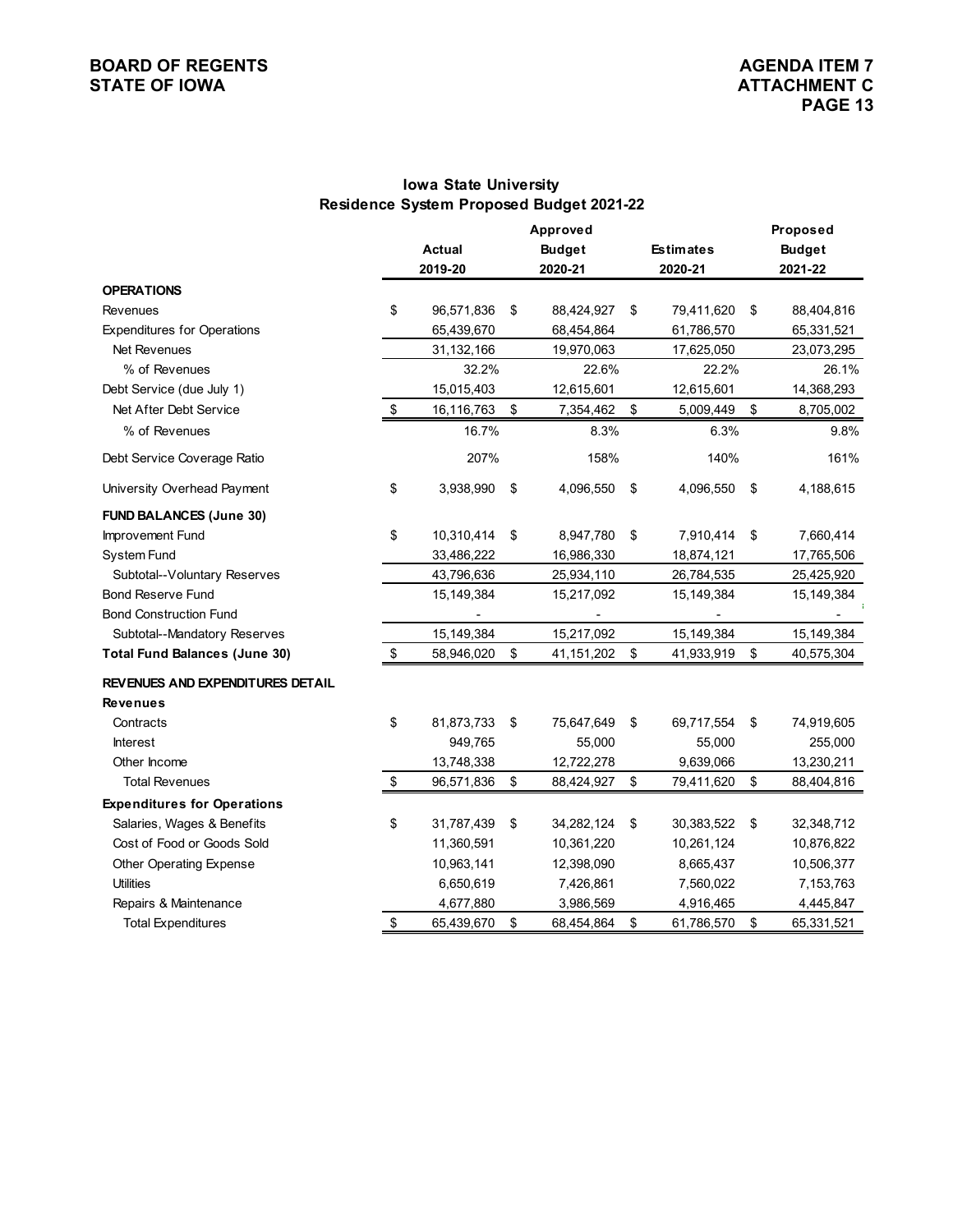#### IOWA STATE UNIVERSITY Department of Residence - Proposed Rates for Fiscal Year 2022

| <b>Application / Contracting Fees</b>            |                                                     |                           |         | FY21 Rate |                        | FY22 Rate        |             | \$ Increase | % Increase |
|--------------------------------------------------|-----------------------------------------------------|---------------------------|---------|-----------|------------------------|------------------|-------------|-------------|------------|
| One-time, new admit Contracting Fee <sup>1</sup> |                                                     |                           | \$      | 10        | $\zeta$                | 10               | $\zeta$     |             | 0.00%      |
|                                                  | One-time, new admit Housing Prepayment <sup>2</sup> |                           | \$      | 125       | $\zeta$                | 125              | $\zeta$     |             | 0.00%      |
| <b>Academic Year Traditional Style</b>           |                                                     | <b>New Rate</b>           |         |           |                        |                  |             |             |            |
| Residence Hall Rates <sup>3</sup>                |                                                     | <b>Title/Category</b>     |         | FY21 Rate | FY22 Rate              |                  |             | \$ Increase | % Increase |
|                                                  | Quad - No AC                                        | Double - No AC            | \$      | 4,305     | $\zeta$                | 4,590            | $\zeta$     | 285         | 6.62%      |
|                                                  | Triple - No AC                                      | Double - No AC            | \$      | 4,544     | $\varsigma$            | 4,590            | \$          | 46          | 1.01%      |
| Richardson Court                                 | Double - No AC                                      | Double - No AC            | $\zeta$ | 4,783     | $\zeta$                | 4,590            | $\zeta$     | (193)       | $-4.04%$   |
| and Union Drive                                  | Triple - with AC                                    | Double - with AC          | \$      | 4,587     | $\zeta$                | 4,950            | \$          | 363         | 7.91%      |
| **Includes Maple                                 | Double - with AC                                    | Double - with AC          | \$      | 4,847     | $\zeta$                | 4,950            | $\zeta$     | 103         | 2.13%      |
| Double non-suite                                 | Maple Double                                        | Double - with AC          | \$      | 5,472     | \$                     | 4,950            | \$          | (522)       | $-9.54%$   |
| rooms <sup>4</sup>                               | Single - No AC                                      | Single - No AC            | \$      | 6,218     | $\zeta$                | 5,490            | $\zeta$     | (728)       | $-11.71%$  |
|                                                  | Single - with AC                                    | Single - with AC          | \$      | 6,346     | \$                     | 5,850            | $\zeta$     | (496)       | $-7.82%$   |
|                                                  | Double as Single <sup>5</sup>                       | n/a                       |         | n/a       | $\zeta$                | 1,500            |             | n/a         | n/a        |
|                                                  | Double                                              | <b>WW Double</b>          | \$      | 4,050     | $\overline{\varsigma}$ | 4,050            | $\zeta$     |             | 0.00%      |
| Wallace/Wilson <sup>6</sup>                      | Single                                              | WW Single                 | \$      | 4,500     | $\varsigma$            | 4,950            | $\zeta$     | 450         | 10.00%     |
|                                                  | XL Single                                           | WW XL Single              | $\zeta$ | 4,815     | $\zeta$                | 5,175            | $\zeta$     | 360         | 7.48%      |
|                                                  | Academic Year Suite Style Residence Hall            | <b>New Rate</b>           |         |           |                        |                  |             |             |            |
| Rates <sup>3</sup>                               |                                                     | <b>Title/Category</b>     |         | FY21 Rate |                        | FY22 Rate        |             | \$ Increase | % Increase |
|                                                  | Geoffroy Double                                     | Double Suite              | \$      | 6,344     | $\boldsymbol{\zeta}$   | 6,075            | \$          | (269)       | $-4.24%$   |
|                                                  | Maple Double Suite                                  | Double Suite              | \$      | 5,724     | $\zeta$                | 6,075            | $\zeta$     | 351         | 6.13%      |
| Suite Style                                      | Buchanan Double Suite                               | Double Suite              | \$      | 6,190     | $\varsigma$            | 6,075            | $\zeta$     | (115)       | $-1.86%$   |
| Residence Halls and                              | Martin/Eaton Double Suite                           | Double Suite              | \$      | 6,537     | $\zeta$                | 6,075            | $\varsigma$ | (462)       | $-7.07%$   |
| Geoffroy Hall                                    | Martin Corner Suite                                 | Double Suite              | \$      | 7,459     | $\boldsymbol{\zeta}$   | 6,075            | \$          | (1, 384)    | $-18.55%$  |
| **Includes Martin,                               | Martin Lofted Double                                | Double Suite              | $\zeta$ | 8,513     | $\zeta$                | 6,075            | $\zeta$     | (2, 438)    | $-28.64%$  |
| Eaton, Buchanan,                                 | Geoffroy Single                                     | Single Suite              | \$      | 8,248     | \$                     | 6,975            | \$          | (1, 273)    | $-15.43%$  |
| Maple Suites, and                                | Buchanan Single Suite                               | Single Suite              | \$      | 7,119     | $\zeta$                | 6,975            | $\zeta$     | (144)       | $-2.02%$   |
| Geoffroy Hall <sup>4</sup>                       | Martin/Eaton Single Suite                           | Single Suite              | \$      | 7,518     | $\zeta$                | 6,975            | $\zeta$     | (543)       | $-7.22%$   |
|                                                  | Double as Single <sup>5</sup>                       | n/a                       |         | n/a       | \$                     | 1,500            |             | n/a         | n/a        |
|                                                  |                                                     | <b>New Rate</b>           |         |           |                        |                  |             |             |            |
| Academic Year Apartment Rates <sup>7</sup>       |                                                     | Title/Category            |         | FY21 Rate |                        | <b>FY22 Rate</b> |             | \$ Increase | % Increase |
|                                                  | 2 Bedroom Shared                                    |                           | \$      | 4,848     | \$                     | 4,950            | $\zeta$     | 102         | 2.10%      |
|                                                  | 4 Bedroom Single                                    |                           | \$      | 6,084     | $\zeta$                | 5,400            | $\zeta$     | (684)       | $-11.24%$  |
| Frederiksen Court                                | 2 Bedroom Private                                   |                           | \$      | 7,434     | \$                     | 5,850            | \$          | (1, 584)    | $-21.31%$  |
|                                                  | 2 Bedroom Private - Pet                             | 2 Bedroom Private - Pet 8 |         | n/a       | \$                     | 6,120            |             | n/a         | n/a        |
|                                                  | 2 Bedroom                                           |                           | \$      | 5,933     | $\zeta$                | 6,120            | \$          | 187         | 3.15%      |
| Schilletter Village <sup>9</sup>                 | 2 Bedroom Pet                                       |                           | $\zeta$ | 6,204     | $\zeta$                | 6,390            | $\zeta$     | 186         | 3.00%      |
|                                                  | 1 Bedroom                                           |                           | \$      | 5,124     | $\zeta$                | 5,265            | \$          | 141         | 2.75%      |
|                                                  | 1 Level - 2 Bedroom                                 |                           | \$      | 5,503     | $\zeta$                | 5,670            | \$          | 167         | 3.03%      |
| University Village <sup>9</sup>                  | Townhouse                                           |                           | \$      | 5,854     | $\zeta$                | 6,030            | \$          | 176         | 3.01%      |
|                                                  |                                                     |                           | \$      | 6,204     | $\zeta$                | 6,390            | $\zeta$     | 186         |            |
|                                                  | Townhouse Pet/Furnished                             |                           |         |           |                        |                  |             |             | 3.00%      |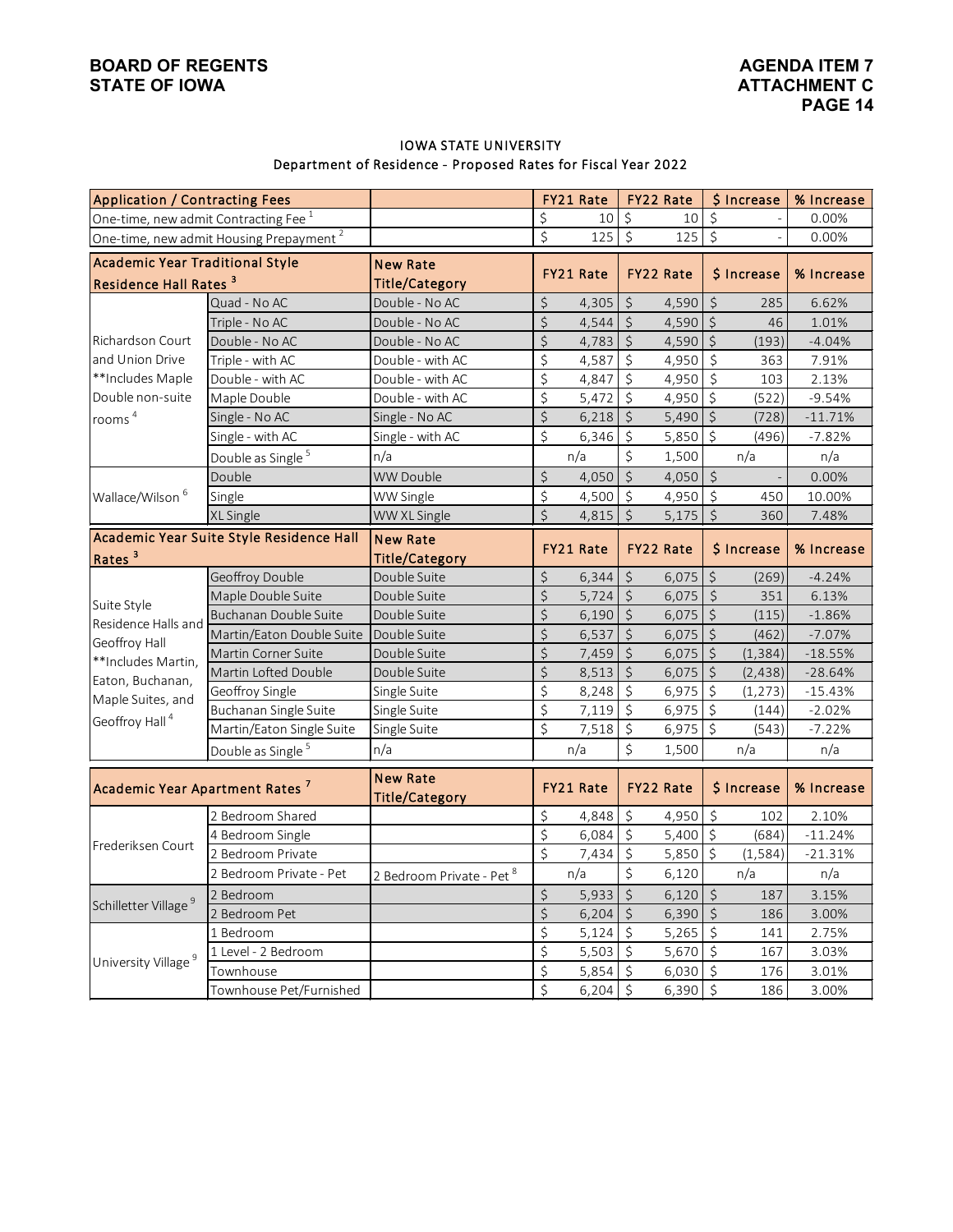### **ATTACHMENT C PAGE 15**

| Summer Residence Hall Rates <sup>10</sup> |                       | <b>New Rate</b><br><b>Title/Category</b> | <b>Summer</b><br><b>2021 Rate</b> |              | <b>Summer</b><br><b>2022 Rate</b> |      | \$ Increase                   | % Increase                                     |
|-------------------------------------------|-----------------------|------------------------------------------|-----------------------------------|--------------|-----------------------------------|------|-------------------------------|------------------------------------------------|
|                                           | Buchanan Double Suite | Suite Double Summer                      | \$<br>1,318                       | <sup>S</sup> | 1,305                             | S,   | (13)                          | $-0.99%$                                       |
| Suite Style                               | Eaton Double Suite    | Suite Double Summer                      | \$<br>1,223                       |              | 1,305                             |      | 82                            | 6.70%                                          |
| Residence Halls and                       | Geoffroy Double       | Suite Double Summer                      | \$<br>1,397                       | - Ś          | 1,305                             | S,   | (92)                          | $-6.59%$                                       |
| Geoffroy Hall <sup>4</sup>                | Buchanan Single Suite | Suite Single Summer                      | \$<br>1,581                       | - Ś          | 1,500                             |      | (81)                          | $-5.12%$                                       |
|                                           | Eaton Single Suite    | Suite Single Summer                      | \$<br>1,527                       | -\$          | 1,500                             |      | (27)                          | $-1.77%$                                       |
|                                           | Geoffroy Single       | Suite Single Summer                      | \$<br>1,675                       | l \$         | 1,500                             | l \$ | (175)                         | $-10.45%$                                      |
| Richardson Ct and<br>Union Dr             | Friley Double AC      | Double with AC Summer                    | \$<br>1,067                       | -Ś           | 1,065                             | Ŝ.   | (2)                           | $-0.19%$                                       |
| Neighborhoods <sup>4</sup>                | Friley Single AC      | Single with AC Summer                    | \$<br>$1,280$ \$                  |              | $1,260$ \$                        |      | (20)                          | $-1.56%$                                       |
| . 10<br><b>A</b>                          |                       | <b>New Rate</b>                          | Summer                            |              | Summer                            |      | the company of the company of | $\mathbf{A}$ and $\mathbf{A}$ and $\mathbf{A}$ |

| Summer Apartment Rates <sup>10</sup> | inew Rate               |                                    | Summer | Summer                |      |                  | \$ Increase | % Increase  |            |
|--------------------------------------|-------------------------|------------------------------------|--------|-----------------------|------|------------------|-------------|-------------|------------|
|                                      |                         | <b>Title/Category</b>              |        | 2021 Rate             |      | <b>2022 Rate</b> |             |             |            |
|                                      | 2 Bedroom Shared        |                                    |        | 1,045                 | -Ŝ   | 1,065            | -Ŝ          | 20          | 1.91%      |
|                                      | 4 Bedroom Single        |                                    |        | 1,307                 | Ŝ.   | 1,155            | -Ŝ          | (152)       | $-11.63%$  |
| Frederiksen Court                    | 2 Bedroom Private       |                                    |        | 1,569                 | l \$ | 1,260            |             | (309)       | $-19.69%$  |
|                                      | 2 Bedroom Private Pet   | 2 Bedroom Private Pet <sup>8</sup> |        | n/a                   | \$   | 1,320            |             | n/a         | n/a        |
|                                      | Bedroom                 |                                    |        | 1,844                 | Ŝ.   | 1,905            | $\zeta$     | 61          | 3.31%      |
| Schilletter Village <sup>9</sup>     | Bedroom Pet             |                                    |        | 1,927                 |      | 1,980            |             | 53          | 2.75%      |
|                                      | Bedroom                 |                                    |        | 1,593                 |      | 1,625            |             | 32          | 2.01%      |
|                                      | Level - 2 Bedroom       |                                    |        | 1,710                 |      | 1,744            |             | 34          | 1.99%      |
| University Village <sup>9</sup>      | Townhouse               |                                    |        | $1,819$ $\frac{1}{5}$ |      | 1,855            | -S          | 36          | 1.98%      |
|                                      | Townhouse Pet/Furnished |                                    | Ś      | 1,927                 | -Ŝ   | $1,966$ \$       |             | 39          | 2.02%      |
|                                      |                         |                                    |        |                       |      |                  |             |             |            |
| <b>Guest Apartment Daily Rates</b>   |                         |                                    |        | <b>FY21 Rate</b>      |      | <b>FY22 Rate</b> |             | \$ Increase | % Increase |
| Furnished                            |                         |                                    |        | 48                    |      | 48               |             |             | 0.00%      |
| Non-Furnished                        |                         |                                    |        | 37 <sup>1</sup>       | \$   | 37               |             |             | 0.00%      |

1 - This fee is refundable prior to the cancellation deadline. After the cancellation deadline, this fee is non-refundable.

2 - This fee is refundable prior to the cancellation deadline. After the cancellation deadline, the prepayment is forfeited. If the student remains contracted for housing, the prepayment is applied to spring room fees.

3 - Meal plans are required in all residence halls except Wallace and Wilson.

4 - Prior to this year, different rates existed for similar room types across both of these communities. The proposed rates combine and simplify these multiple rates. Summer rates have, in the past, only been advertised for certain buildings. These proposed rates will apply to neighborhoods, so that we can be flexible when identifying where summer student housing will be located.

5 - These options are not offered as standard and availability is based on resident demand and space constraints. There will be a \$1500 charge above the standard rate for students who request and are contracted for these spaces.

6 - Although Wallace and Wilson are planned to be closed for Fall 2021 and Spring 2022, rates will be published in the event that either or both buildings are re-opened.

7 - Meal plans are encouraged, but not required in on-campus apartments.

8 - Pet friendly apartments (48) will be added in Frederiksen Court for Fall 2021.

9- All Schilletter / University Village rates are per unit. In a two-bedroom unit occupied by two residents each resident pays half.

10 - Meal plans are encouraged, but not required in any location during the summer.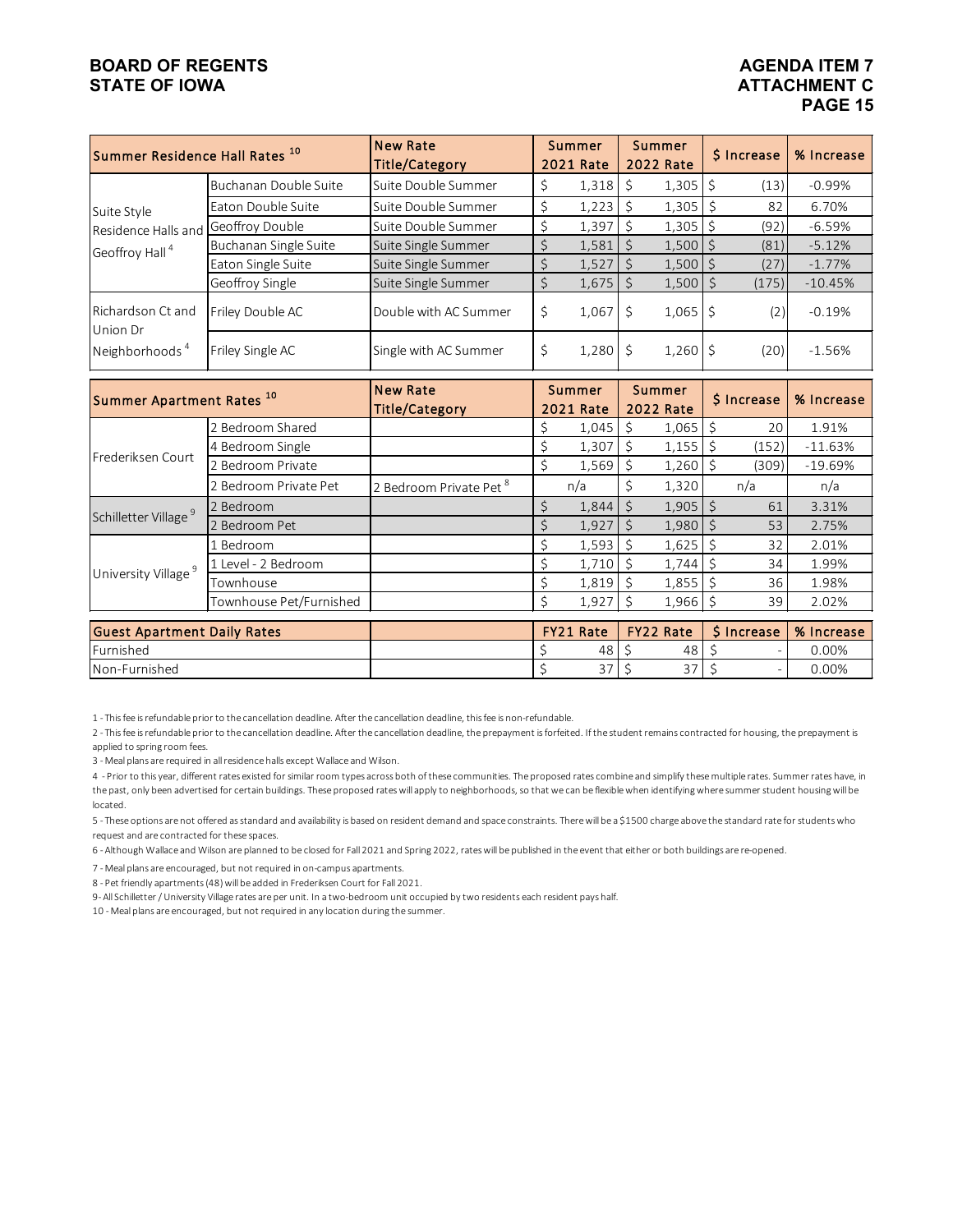#### **IOWA STATE UNIVERSITY**

#### **ISU Dining - Proposed Residence System Rates for Fiscal Year 2022**

| Dining Center Door Rate   FY21 Rate   FY22 Rate   \$ Increase   % Increase |  |                           |      |       |  |  |  |
|----------------------------------------------------------------------------|--|---------------------------|------|-------|--|--|--|
| <b>Breakfast</b>                                                           |  | $10.60$   \$ $10.81$   \$ | 0.21 | 2.00% |  |  |  |
| Lunch / Dinner                                                             |  | $13.65$   \$ $13.92$   \$ | 0.27 | 2.00% |  |  |  |

| <b>Early Move In Plans</b> | <b>FY21 Rate</b> | $FY22 Rate$   \$ Increase |      | % Increase |  |  |  |
|----------------------------|------------------|---------------------------|------|------------|--|--|--|
| 3 Meal Plan                | 30.30            | 30.91                     | 0.61 | 2.00%      |  |  |  |
| 6 Meal Plan                | 60.60            | 61.81                     | 1.21 | 2.00%      |  |  |  |
| 9 Meal Plan                | 90.90            | 92.72                     | 1.82 | 2.00%      |  |  |  |

#### **Purchased Dining Dollars 1**

Available during the summer and the academic year. Rates listed are per dollar.

Dining Dollars can be used in all ISU Dining locations. Unused Dining Dollars expire at the end of the spring semester.

| <b>Dining Dollars (DD)</b>                  | <b>FY20 Rate</b> | <b>FY21 Rate</b> | <b>S</b> Increase | % Increase |  |  |
|---------------------------------------------|------------------|------------------|-------------------|------------|--|--|
| \$10-\$190 Dining Dollars (Face Value)      | 1.00             | 1.00             |                   | $0.00\%$   |  |  |
| \$200-390 Dining Dollars (5% discount)   \$ | 0.95             | 0.95             |                   | 0.00%      |  |  |
| \$400-590 Dining Dollars (7.5% discoun \$   | 0.93             | 0.93             |                   | $0.00\%$   |  |  |
| \$600 Plus Dining Dollars (10% discount \$  | 0.90             | 0.90             | -                 | 0.00%      |  |  |

#### **Purchased Flex Meals 1**

Available during the summer and the academic year. Rates listed are per the amount of meals purchased.

Flex meals may be used for the contracted student or a guest in all dining centers, C-Stores, and the following locations: MU Food Court, Clyde's, Hawthorn, Design Café, Froots, and Lance & Ellie's.

| <b>Flex Meals</b> | <b>FY21 Rate</b>        | <b>FY22 Rate</b> | \$ Increase | % Increase |
|-------------------|-------------------------|------------------|-------------|------------|
| 25 Meals          | 290.00                  | 295.80           | 5.80        | 2.00%      |
| 50 Meals          | 566.00                  | 577.32           | 11.32       | 2.00%      |
| 85 Meals          | 942.00                  | 960.84           | 18.84       | 2.00%      |
| 105 Meals         | $$1,135.00$ $$1,157.70$ |                  | 22.70       | 2.00%      |

#### **Academic Year Meal Plans**

Meal quantities and Dining Dollar values are per semester. Plan rates are per academic year.

Dining Center meals may be used by the contracted student in any of ISU Dining's five Residential Dining Centers.

Unused dining center and flex meals expire at the end of each semester. Unused Dining Dollars expire at the end of the spring semester.

| <b>Plan Name</b>                                                                                              |       |         |         | FY21 Rate   FY22 Rate   \$ Increase  % Increase |
|---------------------------------------------------------------------------------------------------------------|-------|---------|---------|-------------------------------------------------|
| Flex Plan w/220 Meals & \$75 DD per semester $^{23}$                                                          | 4.830 | \$4.928 | 98.00   | 2.03%                                           |
| Cyclone Plan w/UNLIMITED Dining Center Meals, 20 Flex Meals, and \$300 Dining Dollars per semester $\uparrow$ | 4.830 | 54.928  | \$98.00 | 2.03%                                           |
| Cardinal Plan w/ UNLIMITED Dining Center Meals, 14 Flex Meals, and \$100 Dining Dollars per semester          | 4,410 | \$4.498 | \$88.00 | 2.00%                                           |
| Gold Plan w/200 Dining Center Meals, 15 Flex Meals, and \$200 Dining Dollars per semester $^2$                | 4,143 | \$4,226 | \$83.00 | 2.00%                                           |
| Silver Plan w/150 meals & \$300 DD per semester 4                                                             | 3.788 | \$3.864 | 76.00   | 2.01%                                           |
| Bronze Plan w/125 meals & \$275 DD per semester 4                                                             | 3,218 | \$3,282 | 64.00   | 1.99%                                           |

1. These options are available to all ISU students regardless of residency.

2. These options are available to all ISU students regardless of residency. Residents of required participation areas must select one of these

3. Flex Plan is 220 meals per semester, 10 per week available as flex meals.

4. These options are only available to residents of voluntary areas.

5. Cardinal Plan increase from \$50 dining dollars to \$100 dining dollars for FY21

Note: The Double-No AC room rate and Cardinal meal plan were used for the rate comparison on page 2.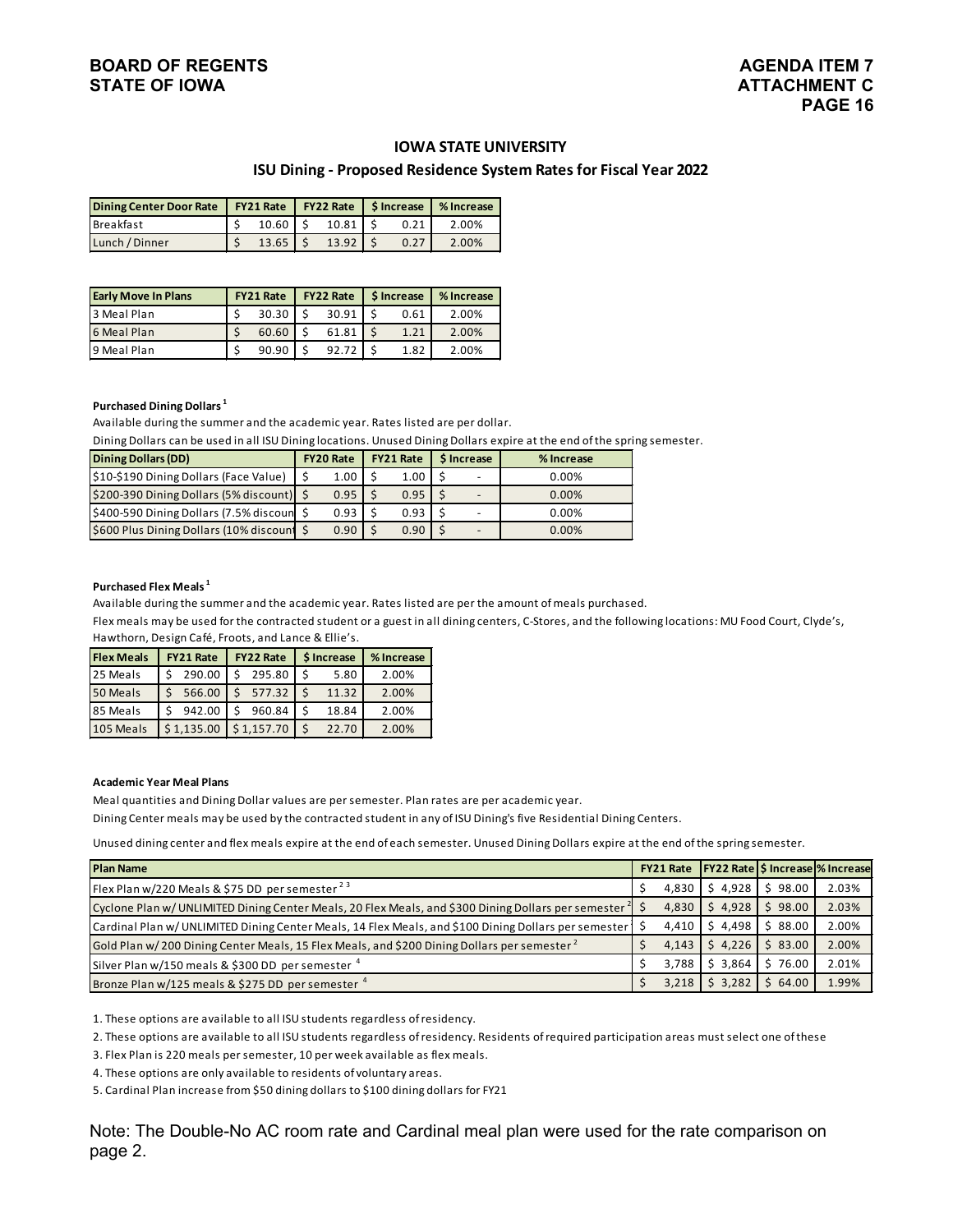#### **UNIVERSITY OF NORTHERN IOWA HOUSING AND DINING**

#### COVID-19 Pandemic

Through a variety of mitigation efforts entering and continuing through the fall 2020 semester, students were able to continue engaging in an on campus residential experience through programs, events, and community building. Beginning with move-in, students were offered two options for move-in to decrease the number of families coming to campus at one time. Additionally, move-in days were spread out over multiple days with caps on both the number of students able to move in on a particular day as well as the number of guests/visitors students could have accompanying them during move-in.

In consultation with the Black Hawk County Public Health Department, procedures and protocols were developed to support the needs of our residents should they be required to isolate or quarantine. Additionally, the campus-wide COVID-19 Steering Committee provided additional guidance based on recommendations from the Iowa Department of Public Health and the Center for Disease Control and Prevention. In preparation for the likelihood of students needing to either quarantine or isolate on campus, several rooms and floors across campus were designated for these purposes. Students living in the traditional halls were given the opportunity to move into a room without a roommate for no additional charge.

To reduce transmission of COVID-19 across campus; several additional safety protocols were implemented within University Housing and Dining. Two additional policies were enacted this fall; residents in all areas outside of their bedrooms/shower areas are required to wear a face covering and guests in rooms were limited to no more than double the occupancy of a room or apartment. A compliance rate of more than 90% with the additional policies was achieved for the fall 2020 semester.

In addition to policy changes, several additional cleaning practices were implemented. Custodial and maintenance staff increased the cleaning of common area spaces and bathrooms; which were cleaned twice a day. Staff was advised to limit interactions with students if they needed to enter a student's room for maintenance, as well as staggering shifts to cover a larger portion of the day to increase cleaning. Housing staff also supported additional cleaning efforts by having staff clean common areas spaces while on-call in the evenings to add a third layer of cleaning to high contact surfaces such as elevators, door handles, and lounges.

Through routine assessment, COVID-19 protocols and practices were continuously updated and revised. Housing and Dining staff implemented practices to provide both housing and dining services to students who needed to isolate and could not visit a dining location or stay in their current room space on campus. Based on feedback from students, processes for food delivery, food variety, and housing options were updated, along with providing opportunities for engagement while in isolation in an effort to mitigate potential mental health impacts and the lack of socialization.

In conjunction with the university-wide changes, access to dining centers was limited to meal plan participants only, to ensure accessibility while capacity limits were reduced to comply with social distancing and other requirements. Occupancy monitors with an online link were provided so students could check occupancy before walking to a dining center for meals. ID card access to the dining centers was adapted to be contactless. Students had the option to take any or all meals to-go using a convenient token exchange system. A meal plan outpost location was provided at the center of campus where students could order lunch or dinner six days a week via a mobile ordering app.

Self-service of food products in the dining centers was limited to beverages, pizza, and major condiments. Menu items typically provided for self service, such as salad bars, were instead served by attendants. All tabletop condiment and napkin dispensers were replaced by centralized dispensers that were continuously cleaned and sanitized. Plexiglas transaction barriers were installed at all points of service, including in retail outlets. The checkout process at retail locations was adapted to be largely self-service and to limit or eliminate common contact points.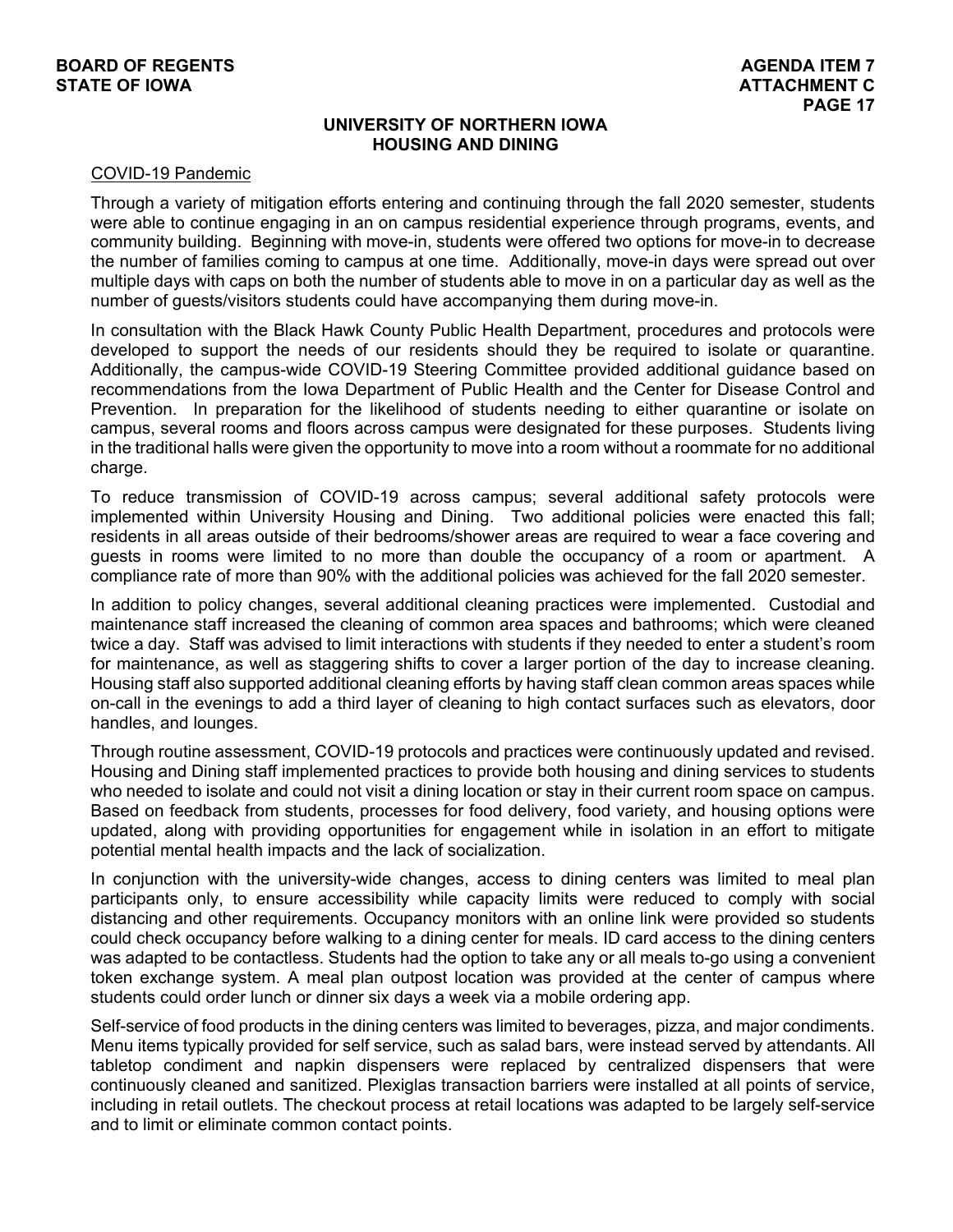#### Five–Year Plan – table on page 19

- University enrollment and Residence occupancy projections form the basis for the residence system financial forecasts. Occupancy in the traditional residence halls and the apartments is projected to remain stable through FY 2026 at 2,965 students.
- Operating capacity will decrease in the residence halls for FY 2022 to 2,695 beds to meet student desires for more single rooms in upper-division housing. Triple suites in Rider and Lawther Halls will be converted to doubles and most double suites in Lawther will be converted to single occupancy rooms.
- Capital projects/improvements funded in the five-year plan include improvements to Dancer and Noehren Halls to make the facilities more appealing to students and better meet their needs. The second phase of the Noehren Hall renovations include updating room finishes and furnishings and converting community bathrooms to private pod-style bathrooms necessary to provide students the privacy they desire. Similar improvements to the bottom eight floors of Dancer Hall were finished in time for Fall 2020 occupancy with the remaining four floors expected to be complete in early 2021.
- Future improvements included in the plan include roof replacements for Hagemann Hall and Roth, updated electronic locks in Panther Village, Jennings apartment renovations, and annual furniture, carpet, lighting, and mattress replacements. Funds will be committed as revenue is earned and timing adjustments will be made as necessary.

#### FY 2022 Preliminary Budget – table on page 20

- Revenue estimates for FY 2021 are expected to be under budget. Due to the changes in the academic year schedule, all residents received a credit for their meal plans and spring residents will receive a housing credit due to the late start of the semester. The continuance of the pandemic also resulted in less conference, catering, and retail revenues. University Housing and Dining received an allocation of federal funds provided to the institution to offset a portion of the revenue decline. Current year expenses are also expected to be under budget due to staff attrition, scheduling changes in retail and catering operations, less food costs, and decreases in utility and other operating expenses.
- The preliminary budget projects gross revenues from operations of \$29.7 million, slightly more than current year estimates but below the FY 2021 budget. The FY2021 budget was based upon 3,080 students and FY 2022 budget includes 2,965. Other income is budgeted to remain low from continued reductions in retail, conference, and catering activity. Salary costs are less than the prior year budget from staff reductions. Food costs and utility expenses are also less than the prior year budget from the smaller occupancy.
- All proposed FY 2022 room and board rates are provided beginning on page 21. UNI is proposing to again freeze (0.0% increase for the second consecutive year) room and board rates for FY 2022 to remain competitive with the market, comparable pricing at comprehensive universities and make oncampus plans more affordable to students.
- The University introduced a new program in FY 2020 called Live 2 Succeed to encourage new students to commit to living on campus for your two years. The program emphasizes the value of living on campus for students' first two years relative to academic performance, retention, and completion. All new students who agree to live on campus for two years will receive a \$500 scholarship the following academic year.
- The current outstanding bond principal is \$48.9 million and the annual debt service payment budgeted for FY 2022 is \$5.1 million. The budgeted FY 2022 debt service coverage ratio is 135%.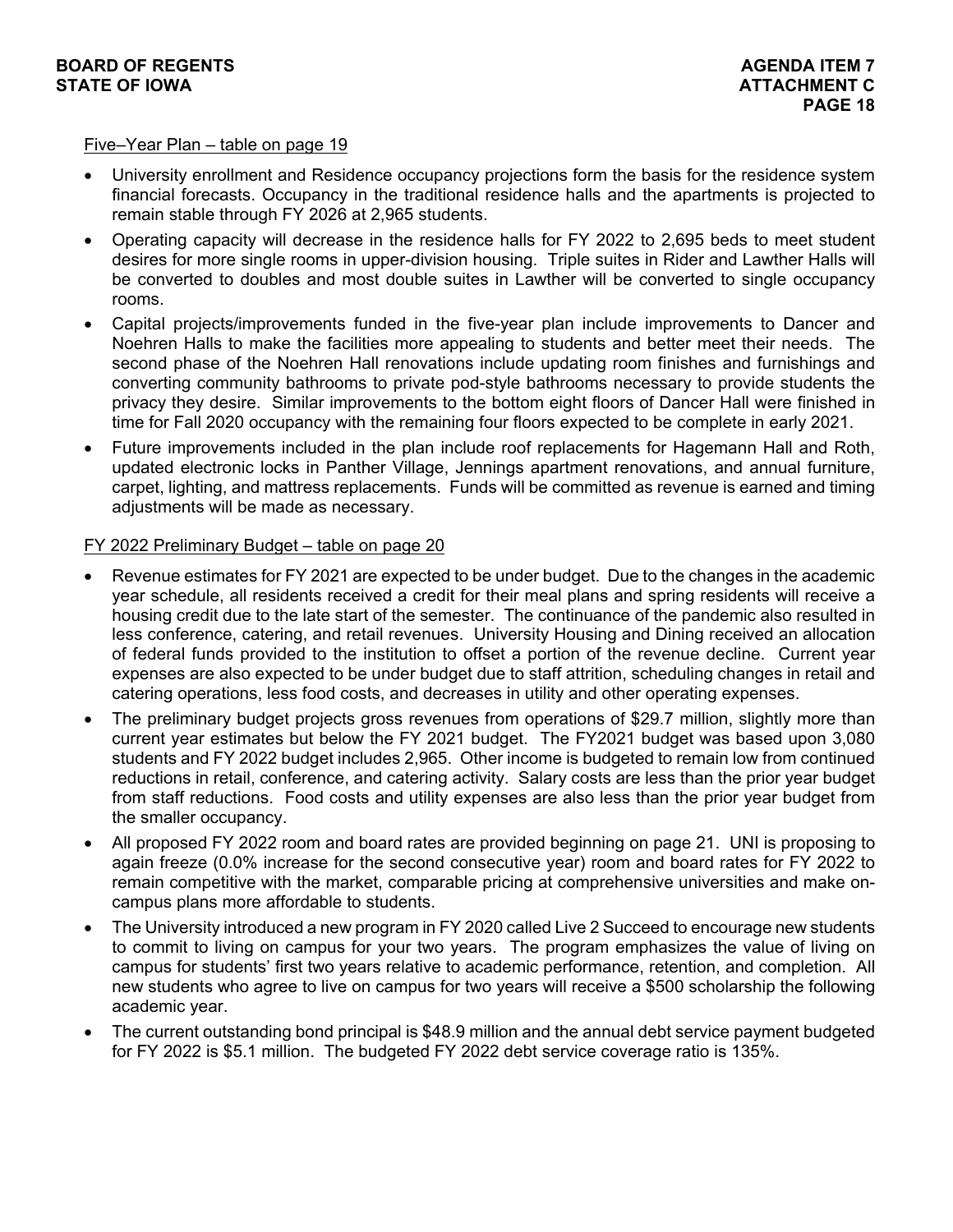#### **University of Northen Iowa's Five-Year Plan Summary Department of Residence**

(Dollars in Thousands)

|                                                                  | Actual       | Estimated    | Proposed     | <b>Constant Dollars</b> |                              |    |        |              |    |        |
|------------------------------------------------------------------|--------------|--------------|--------------|-------------------------|------------------------------|----|--------|--------------|----|--------|
|                                                                  | FY 20        | FY 21        | FY 22        |                         | FY 23                        |    | FY 24  | FY 25        |    | FY 26  |
| 1 - CAPACITY & OCCUPANCY                                         |              |              |              |                         |                              |    |        |              |    |        |
| Residence Hall Housing                                           |              |              |              |                         |                              |    |        |              |    |        |
| (a) Current Operating Capacity (# of beds)                       | 3,062        | 2,983        | 2,695        |                         | 2,695                        |    | 2,914  | 2,914        |    | 2,914  |
| (b) Occupancy                                                    | 2,504        | 2,269        | 2,275        |                         | 2,275                        |    | 2,275  | 2,275        |    | 2,275  |
| (c) Occupancy Ratio                                              | 81.8%        | 76.1%        | 84.4%        |                         | 84.4%                        |    | 78.1%  | 78.1%        |    | 78.1%  |
| <b>Apartment Housing</b>                                         |              |              |              |                         |                              |    |        |              |    |        |
| (d) Current Operating Capacity (Units)                           | 708          | 717          | 717          |                         | 719                          |    | 721    | 723          |    | 724    |
| (e) Units Occupied                                               | 693          | 684          | 690          |                         | 690                          |    | 690    | 690          |    | 690    |
| (f) Occupancy Ratio                                              | 97.9%        | 95.4%        | 96.2%        |                         | 96.0%                        |    | 95.7%  | 95.4%        |    | 95.3%  |
| 2 - CAPITAL IMPROVEMENTS & REPAIRS                               |              |              |              |                         |                              |    |        |              |    |        |
| (a) Improvements from Bond Proceeds                              | \$           | \$           | \$           | \$                      |                              | \$ |        | \$           | \$ |        |
| (b) Improvements from Voluntary Reserves                         | \$<br>9,953  | \$<br>3,698  | \$<br>415    | \$                      | 415                          | \$ | 415    | \$<br>415    | \$ | 415    |
| (c) Repairs from Current Revenues                                | \$<br>1,002  | \$<br>1,252  | \$<br>1,213  | \$                      | 1,213                        | \$ | 1,213  | \$<br>1,213  | \$ | 1,213  |
| (d) Gross Square Feet Maintained (000's)                         | 1,370        | 1,370        | 1,370        |                         | 1,370                        |    | 1,370  | 1,370        |    | 1,370  |
| 3 - OPERATING REVENUES & EXPENDITURES                            |              |              |              |                         |                              |    |        |              |    |        |
| (a) Total Revenues                                               | \$<br>32,414 | \$<br>28,837 | \$<br>29,735 | \$                      | 29,022                       | \$ | 29,022 | \$<br>29,022 | \$ | 29,022 |
| (b) Less Expenditures (Excluding Univ O.H.)                      | 21,392       | 21,948       | 22,876       |                         | 22,875                       |    | 22,875 | 22,875       |    | 22,875 |
| (c) Net Operating Revenues                                       | 11,022       | 6,889        | 6,859        |                         | 6,147                        |    | 6,147  | 6,147        |    | 6,147  |
| (d) Less Mandatory Transfers                                     | 330          | 300          | 300          |                         | 300                          |    | 300    | 300          |    | 300    |
| (e) Less Debt Service                                            | 6,347        | 5,102        | 5,081        |                         | 5,019                        |    | 4,112  | 4,081        |    | 4,054  |
| (f) Less Voluntary Transfers                                     | 1,471        | 166          |              |                         | $\qquad \qquad \blacksquare$ |    | -      |              |    |        |
| (g) Net to Voluntary Reserves                                    | \$<br>2,874  | \$<br>1,321  | \$<br>1,478  | \$                      | 828                          | \$ | 1,735  | \$<br>1,766  | \$ | 1,793  |
|                                                                  |              |              |              |                         |                              |    |        |              |    |        |
| 4 - VOLUNTARY (UNRESTRICTED) RESERVES                            |              |              |              |                         |                              |    |        |              |    |        |
| (a) Beginning Balance                                            | \$<br>23,913 | \$<br>16,071 | \$<br>14,140 | \$                      | 14,914                       | \$ | 15,038 | \$<br>16,069 | \$ | 17,131 |
| (b) Add Mandatory Transfers from (3d)                            | 290          | 300          | 300          |                         | 300                          |    | 300    | 300          |    | 300    |
| (c) Add Net to Voluntary Reserves from (3f)                      | 2,873        | 1,321<br>730 | 1,478        |                         | 828                          |    | 1,735  | 1,766        |    | 1,793  |
| (d) Add Transfer from Plant & Other Revenues                     | 6<br>11,011  | 4,282        | 1,004        |                         | 1,004                        |    | 1,004  | 1,004        |    | 1,004  |
| (e) Less Improvements (2b) & Other Costs<br>(f) Year-End Balance | \$<br>16,071 | \$<br>14,140 | \$<br>14,914 | \$                      | 15,038                       | \$ | 16,069 | \$<br>17,131 | \$ | 18,220 |
|                                                                  |              |              |              |                         |                              |    |        |              |    |        |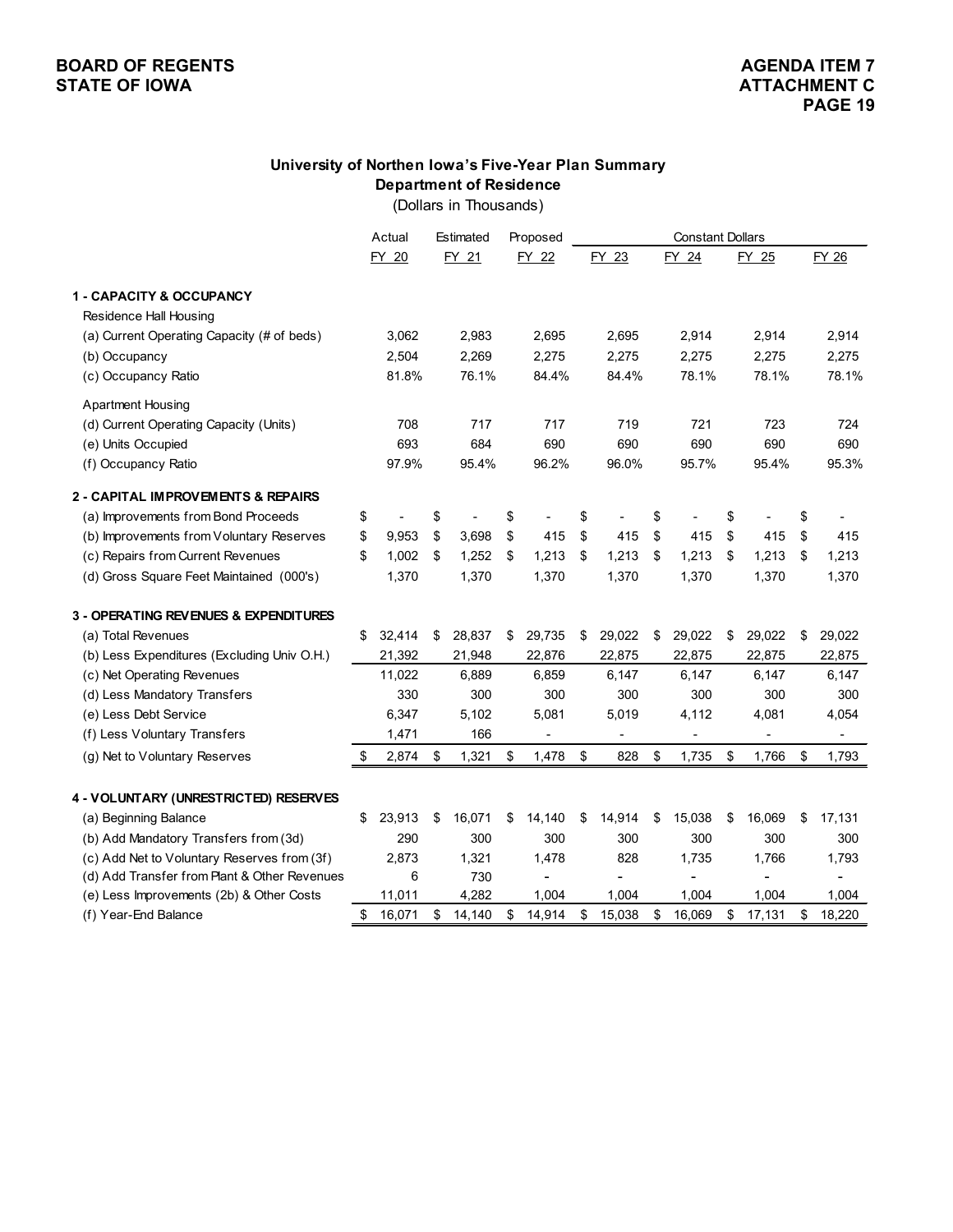#### **University of Northern Iowa Residence System Preliminary Budget 2021-22**

|                                              |                  | Approved           |                  | Proposed         |
|----------------------------------------------|------------------|--------------------|------------------|------------------|
|                                              | <b>Actual</b>    | <b>Budget</b>      | <b>Estimates</b> | <b>Budget</b>    |
|                                              | 2019-20          | 2020-21            | 2020-21          | 2021-22          |
| <b>OPERATIONS</b>                            |                  |                    |                  |                  |
| Revenues                                     | \$<br>32,414,338 | \$<br>33,015,195   | \$<br>28,836,553 | \$<br>29,735,060 |
| <b>Expenditures for Operations</b>           | 21,392,400       | 24,566,058         | 21,948,735       | 22,875,610       |
| Net Revenues                                 | 11,021,938       | 8,449,137          | 6,887,818        | 6,859,450        |
| % of Revenues                                | 34.0%            | 25.6%              | 23.9%            | 23.1%            |
| Debt Service (due July 1)                    | 6,347,356        | 6,258,619          | 5,102,088        | 5,081,075        |
| Mandatory Transfers                          | 330,000          | 330,000            | 300,000          | 300,000          |
| Net After Debt Service & Mandatory Transfers | \$<br>4,344,582  | \$<br>1,860,518    | \$<br>1,485,730  | \$<br>1,478,375  |
| % of Revenues                                | 13.4%            | 5.6%               | 5.2%             | 5.0%             |
| Debt Service Coverage Ratio                  | 174%             | 135%               | 135%             | 135%             |
| University Overhead Payment                  | \$<br>556,316    | \$<br>603,512      | \$<br>540,803    | \$<br>588,984    |
| <b>FUND BALANCES (June 30)</b>               |                  |                    |                  |                  |
| Revenue Fund                                 |                  |                    |                  |                  |
| Operation & Maintenance Fund                 |                  |                    |                  |                  |
| Improvement Fund                             | 7,680,178        | 2,418,343          | 4,496,153        | 4,381,153        |
| System Fund                                  | 8,390,939        | 6,726,340          | 9,643,732        | 10,533,123       |
| Subtotal--Voluntary Reserves                 | 16,071,117       | 9,144,683          | 14,139,885       | 14,914,276       |
| <b>Bond Reserve Fund</b>                     | 6,487,482        | 6,003,459          | 5,943,801        | 5,943,801        |
| <b>Bond Construction Fund</b>                |                  |                    |                  |                  |
| Subtotal--Mandatory Reserves                 | 6,487,482        | 6,003,459          | 5,943,801        | 5,943,801        |
| <b>Total Fund Balances (June 30)</b>         | \$<br>22,558,599 | \$<br>15, 148, 142 | \$<br>20,083,686 | \$<br>20,858,077 |
| <b>REVENUES AND EXPENDITURES DETAIL</b>      |                  |                    |                  |                  |
| <b>Revenues</b>                              |                  |                    |                  |                  |
| Contracts                                    | \$<br>22,701,190 | \$<br>26,924,428   | \$<br>25,089,335 | \$<br>25,694,163 |
| <b>Interest</b>                              | 1,192,116        | 200,000            | 430,000          | 380,000          |
| Other Income                                 | 8,521,032        | 5,890,767          | 3,317,218        | 3,660,897        |
| <b>Total Revenues</b>                        | \$<br>32,414,338 | \$<br>33,015,195   | \$<br>28,836,553 | \$<br>29,735,060 |
| <b>Expenditures for Operations</b>           |                  |                    |                  |                  |
| Salaries, Wages & Benefits                   | \$<br>13,051,549 | \$<br>13,588,499   | \$<br>12,079,725 | \$<br>13,135,734 |
| Cost of Food or Goods Sold                   | 2,654,256        | 3,080,133          | 2,421,136        | 2,675,099        |
| Other Operating Expense                      | 1,874,628        | 3,357,015          | 3,053,028        | 2,556,788        |
| <b>Utilities</b>                             | 2,810,288        | 3,347,610          | 3,143,245        | 3,294,920        |
| Repairs & Maintenance                        | 1,001,679        | 1,192,801          | 1,251,601        | 1,213,069        |
| Total Expenditures                           | \$<br>21,392,400 | \$<br>24,566,058   | \$<br>21,948,735 | \$<br>22,875,610 |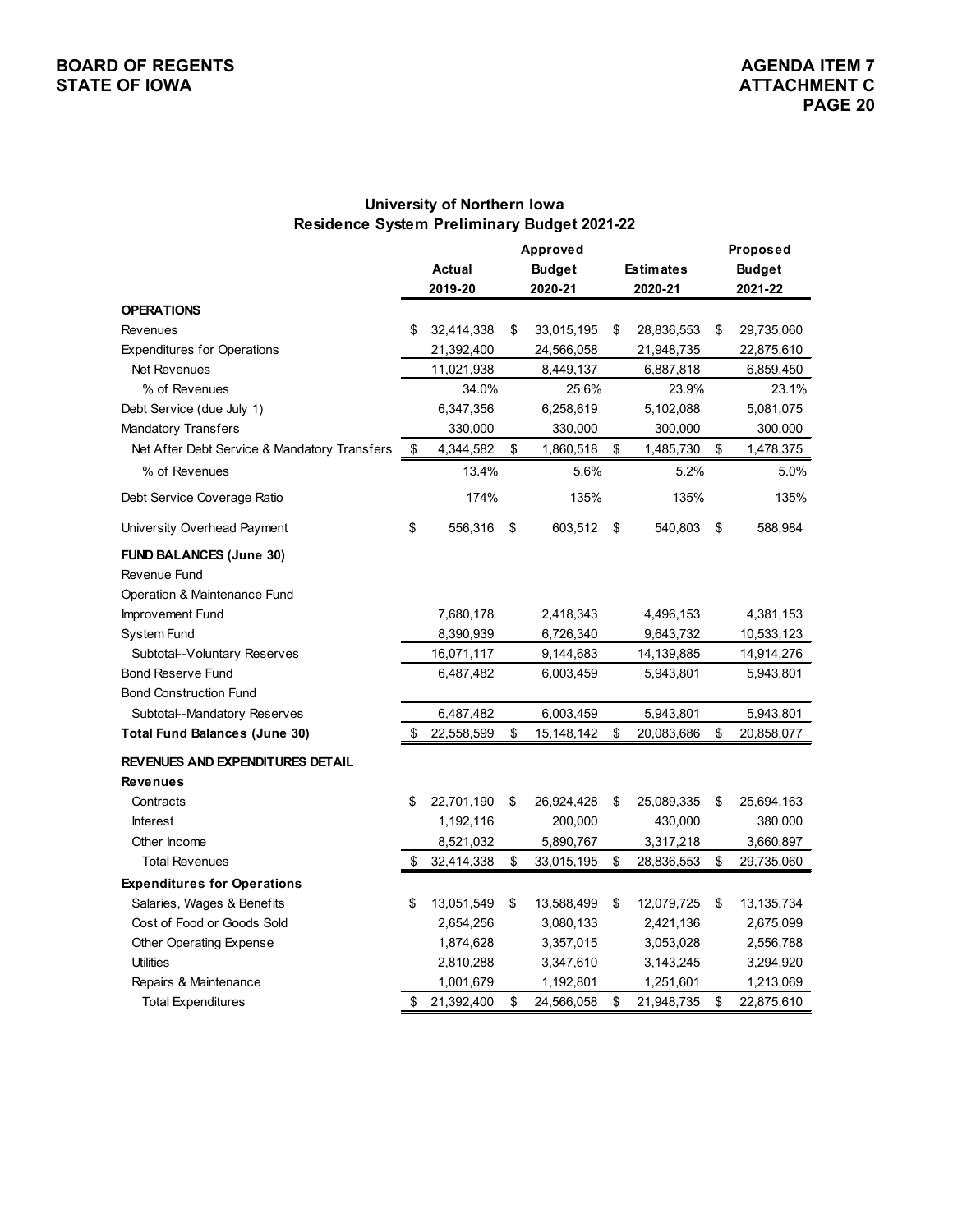# **PAGE 21**

#### **UNIVERSITY OF NORTHERN IOWA PROPOSED HOUSING AND DINING RATES ACADEMIC YEAR 2021-22**

|                                                                                                             | 2020-21 | 2021-22                                          | \$                       | %                 |
|-------------------------------------------------------------------------------------------------------------|---------|--------------------------------------------------|--------------------------|-------------------|
| Residence Halls - Academic Year                                                                             | Rate    | Proposed                                         |                          | Increase Increase |
| Traditional Halls (Bender, Campbell, Dancer, Hagemann, Noehren, Rider, Shull)-All-Access Meal Plan required |         |                                                  |                          |                   |
| Double                                                                                                      | 4,699   | 4,699                                            | $\overline{\phantom{a}}$ | 0.0%              |
| Single                                                                                                      | 5,639   | 5,639                                            | $\overline{a}$           | 0.0%              |
| Super Single                                                                                                | 5,874   | 5,874                                            | $\overline{a}$           | 0.0%              |
| Dancer & Shull Hall Super Single                                                                            | 5,874   | 5,874                                            |                          | 0.0%              |
| Lawther Double                                                                                              | 4,949   | 4,949                                            | $\overline{\phantom{a}}$ | 0.0%              |
| Lawther Double Suite with private/semi-private bath                                                         | 5,402   | 5,402                                            | $\overline{\phantom{a}}$ | 0.0%              |
| Lawther Single                                                                                              | 5,939   | 5,939                                            | $\overline{\phantom{a}}$ | 0.0%              |
| Lawther Single Suite with private/semi-private bath                                                         | 6,482   | 6,482                                            | $\overline{\phantom{a}}$ | 0.0%              |
| Lawther Double-as-Single w/community bath - aka Lawther Super Single                                        | 6,186   | 6,186                                            | $\overline{\phantom{a}}$ | 0.0%              |
| Lawther Double-as-Single Suite w/ private/semi-private bath - aka Lawther Super Single Suite                | 6,753   | 6,753                                            | $\overline{\phantom{a}}$ | 0.0%              |
| Roth - Meal plans are encouraged                                                                            |         |                                                  |                          |                   |
| 8 Bedroom Apt. Single                                                                                       | 5,443   | 5,443                                            | $\overline{a}$           | 0.0%              |
| 2 or 3 Bedroom Apt Single                                                                                   | 6,379   | 6,379                                            | $\overline{a}$           | 0.0%              |
| 1 Bedroom Apt Single                                                                                        | 7,495   | 7,495                                            |                          | 0.0%              |
| Panther Village - Meal plans are encouraged                                                                 |         |                                                  |                          |                   |
| 4 Bedroom Single                                                                                            | 6,593   | 6,593                                            | $\overline{a}$           | 0.0%              |
| 2 Bedroom Single                                                                                            | 7,251   | 7,251                                            | $\overline{\phantom{a}}$ | 0.0%              |
| Studio                                                                                                      | 7,909   | 7,909                                            | $\overline{\phantom{a}}$ | 0.0%              |
| Jennings Apartments - Meal plans are encouraged                                                             |         |                                                  |                          |                   |
| Jennings - Two Bedroom Furnished - Double                                                                   | 6,379   | 6,379                                            | $\overline{\phantom{a}}$ | 0.0%              |
| Jennings - Two Bedroom Unfurnished - Single                                                                 | 7,974   | 7,974                                            | $\overline{\phantom{a}}$ | 0.0%              |
|                                                                                                             |         |                                                  |                          |                   |
|                                                                                                             | Monthly | Monthly                                          |                          |                   |
| Guest Room (furnished Super Single with community bath)                                                     | 663     | 663                                              | $\overline{\phantom{a}}$ | 0.0%              |
| Guest Suite (furnished Super Single with private bath)                                                      | 730     | 730                                              | $\overline{\phantom{a}}$ | 0.0%              |
| Graduate Apartment (furnished 1 bedroom, living area, kitchen, bath)                                        | 773     | 773                                              | $\overline{\phantom{a}}$ | 0.0%              |
| Graduate Apartment (furnished 2 bedroom, living area, kitchen, bath)                                        | 858     | 858                                              | $\overline{\phantom{0}}$ | 0.0%              |
| <b>Meal Plans</b>                                                                                           |         |                                                  |                          |                   |
| <b>Traditional Residence Halls</b>                                                                          |         |                                                  |                          |                   |
| $***$<br>All-Access (\$100 Dining Dollars, 5 Flex+ per semester)                                            | 4,461   | 4,461                                            |                          | 0.0%              |
| Apartment & Off Campus                                                                                      |         |                                                  |                          |                   |
| All-Access (\$100 Dining Dollars, 5 Flex+ per semester)                                                     | 4,461   | 4,461                                            | $\overline{\phantom{a}}$ | 0.0%              |
| All-Access Weekday (\$75 Dining Dollars, 4 Flex+ per semester)                                              | 4,101   | 4,101                                            |                          | 0.0%              |
| Block 120 (120 meals, \$175 Dining Dollars per semester)                                                    | 2,745   | 2,745                                            | $\overline{\phantom{a}}$ | 0.0%              |
| Weekly 5 (5 meals/week, \$250 Dining Dollars per semester)                                                  | 2,165   | 2,165                                            |                          | 0.0%              |
| Block 15 (15 meals, \$400 Dining Dollars per semester)                                                      | 1,102   | 1,102                                            |                          | 0.0%              |
| Optional Booster Packs (requires purchase of meal plan)-Pricing is per pack - per semester                  |         |                                                  |                          |                   |
| Purple (\$75 Dining Dollars, 3 Flex+)                                                                       | 95      | 95                                               |                          | 0.0%              |
| Gold (\$150 Dining Dollars, 7 Flex+)                                                                        | 195     | 195                                              |                          | 0.0%              |
| Panther (10 Dining Center Meals)                                                                            | 106     | 106                                              |                          | 0.0%              |
| $Flex+(8Flex+)$                                                                                             | 54      | 54                                               |                          | 0.0%              |
| <b>Housing Application Fee</b>                                                                              | 25      | 25                                               |                          | 0.0%              |
| Overflow housing credit                                                                                     |         | \$50 plus \$25 for each week beginning the third |                          |                   |
| Early arrival (daily rate) - Traditional Residence Halls                                                    | 40      | 40                                               |                          | 0.0%              |
| Early arrival (daily rate) - Panther Village/ROTH/Jennings - includes dining in Fall 2020                   | 40      | 40                                               |                          | 0.0%              |
| Faculty/Staff - additional per month                                                                        | 10%     | 10%                                              |                          | 0.0%              |

Note: The Double Room rate and All-Access Dining Plan were used for the rate comparison on page 2.